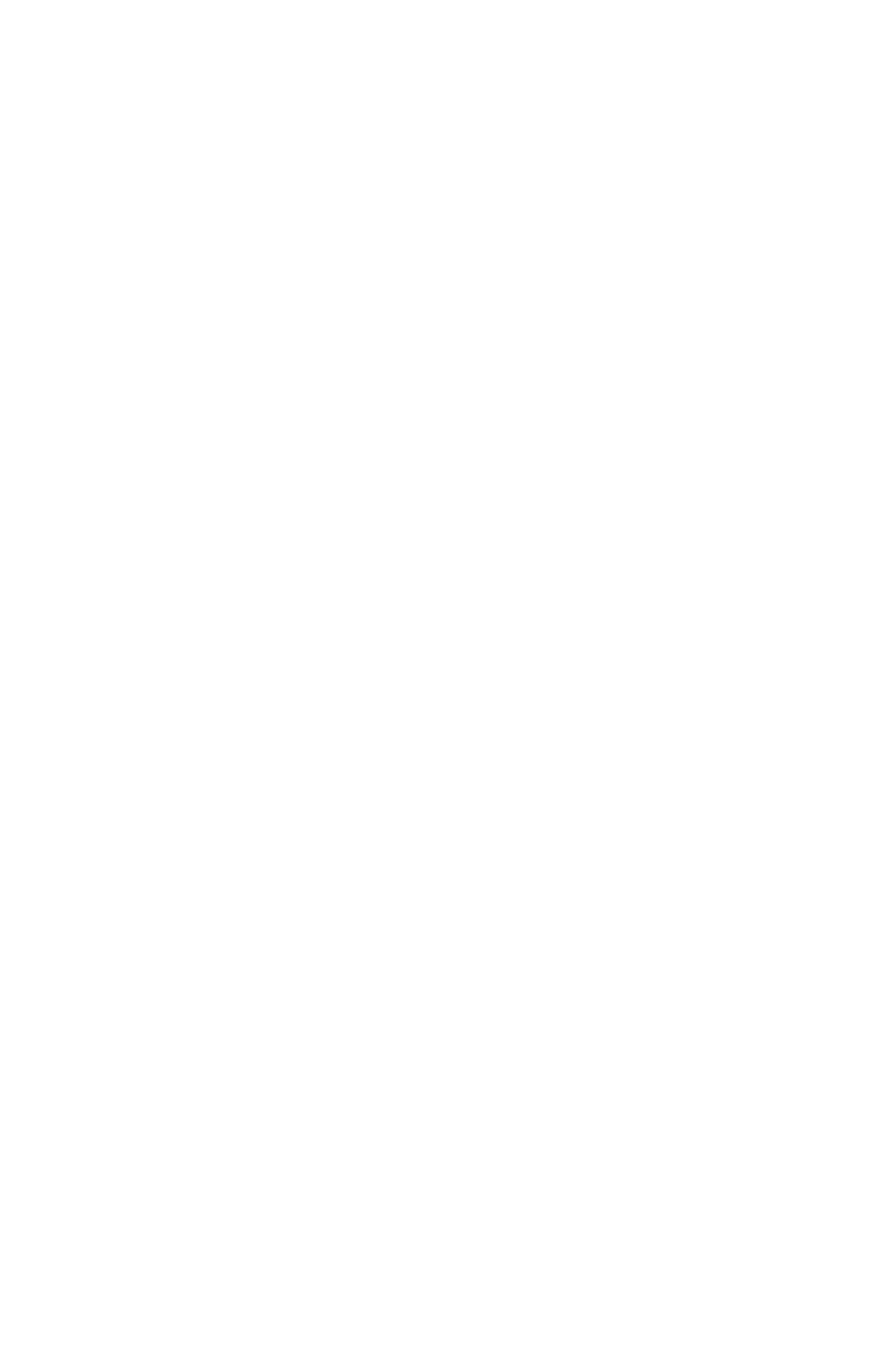## Wittgenstein's Funeral Variations for Orchestra

Theme: LudwigWittgenstein Variation 1: Poldi Wittgenstein (Mother) Variation 2: KarlWittgenstein (Karl) Variation 3: Siblings Variation 4: Bertand Russell Variation 5: David Pinsent Variation 6: Apotheosis

#### Orchestra:

2 Flutes 2nd doubling piccolo

2 Oboes 2nd doubling English Horn

2 Clarinets in A

2 Baassoons 2nd doubling Contra Bassoon

2 Horns in F 2 Trumpets in C

2 Trombones

1 Tuba

Timpani

Bass Drum Snare Drum Tambourine Cymbals Tam-tam Triangle

Strings

Durara circa 18 minutes Score is tranposed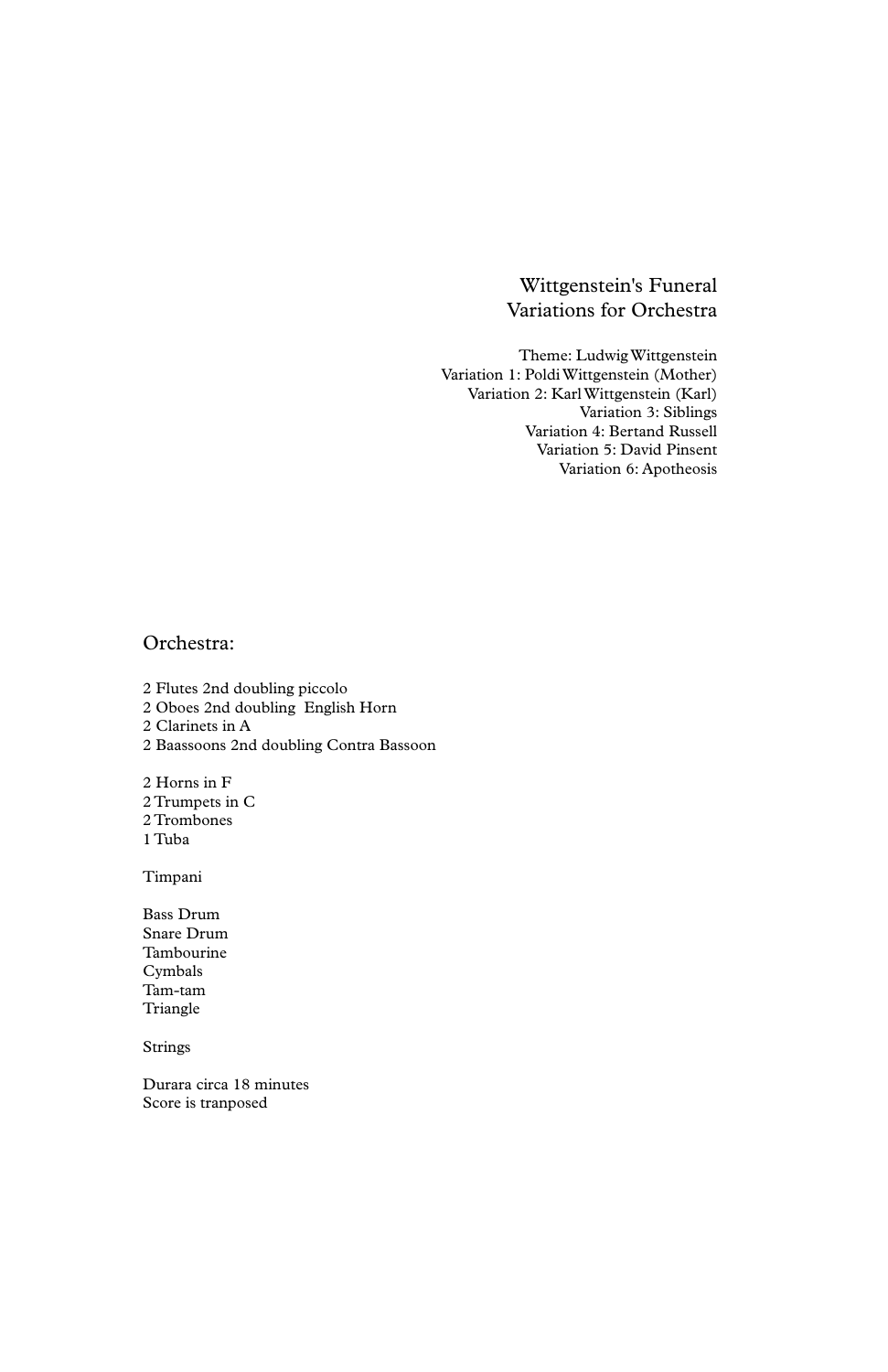# for John Gehl WITTGENSTEIN'S FUNERAL

## *variations for orchestra*



 $\odot$  2017 webbermusic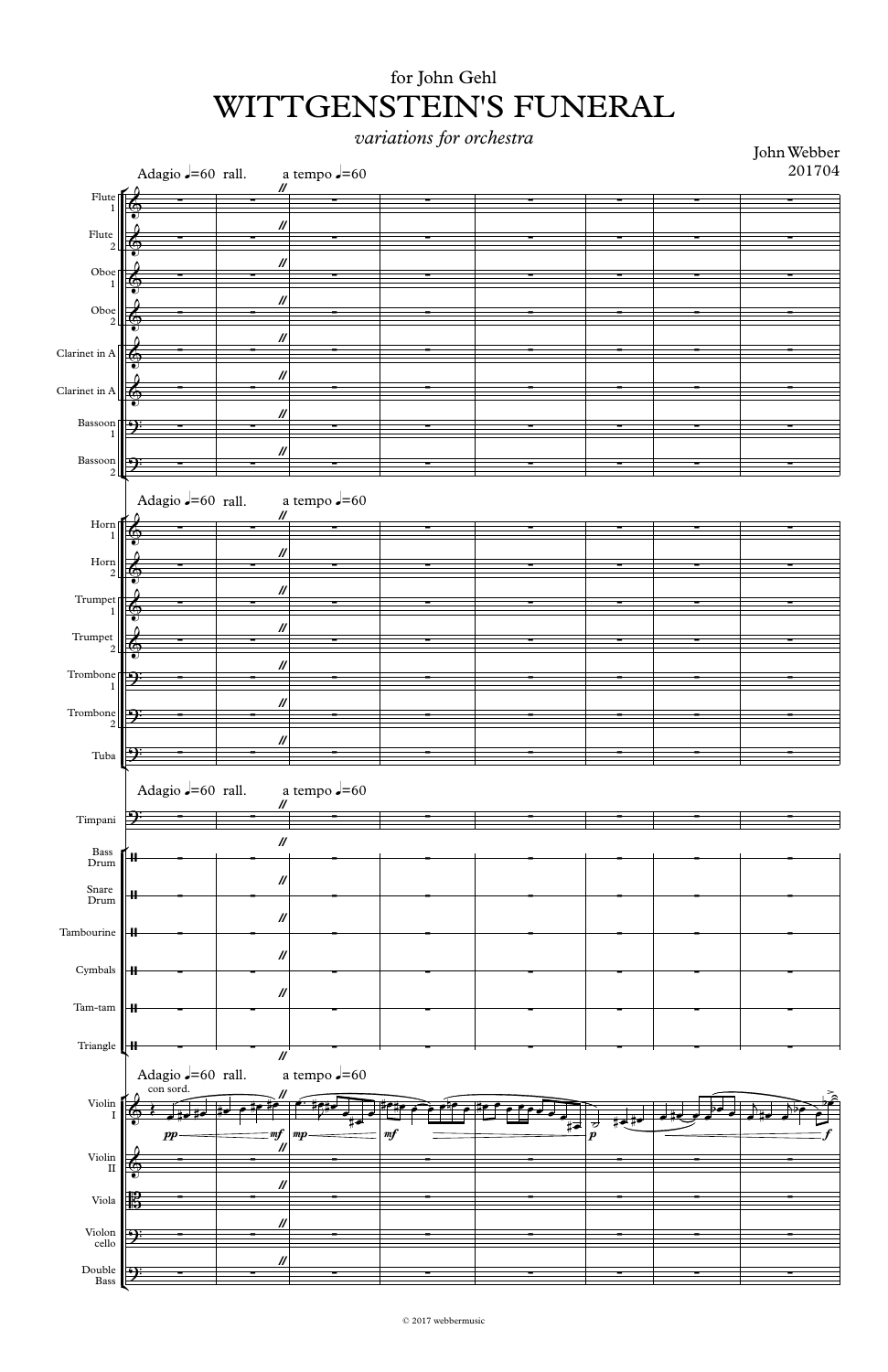

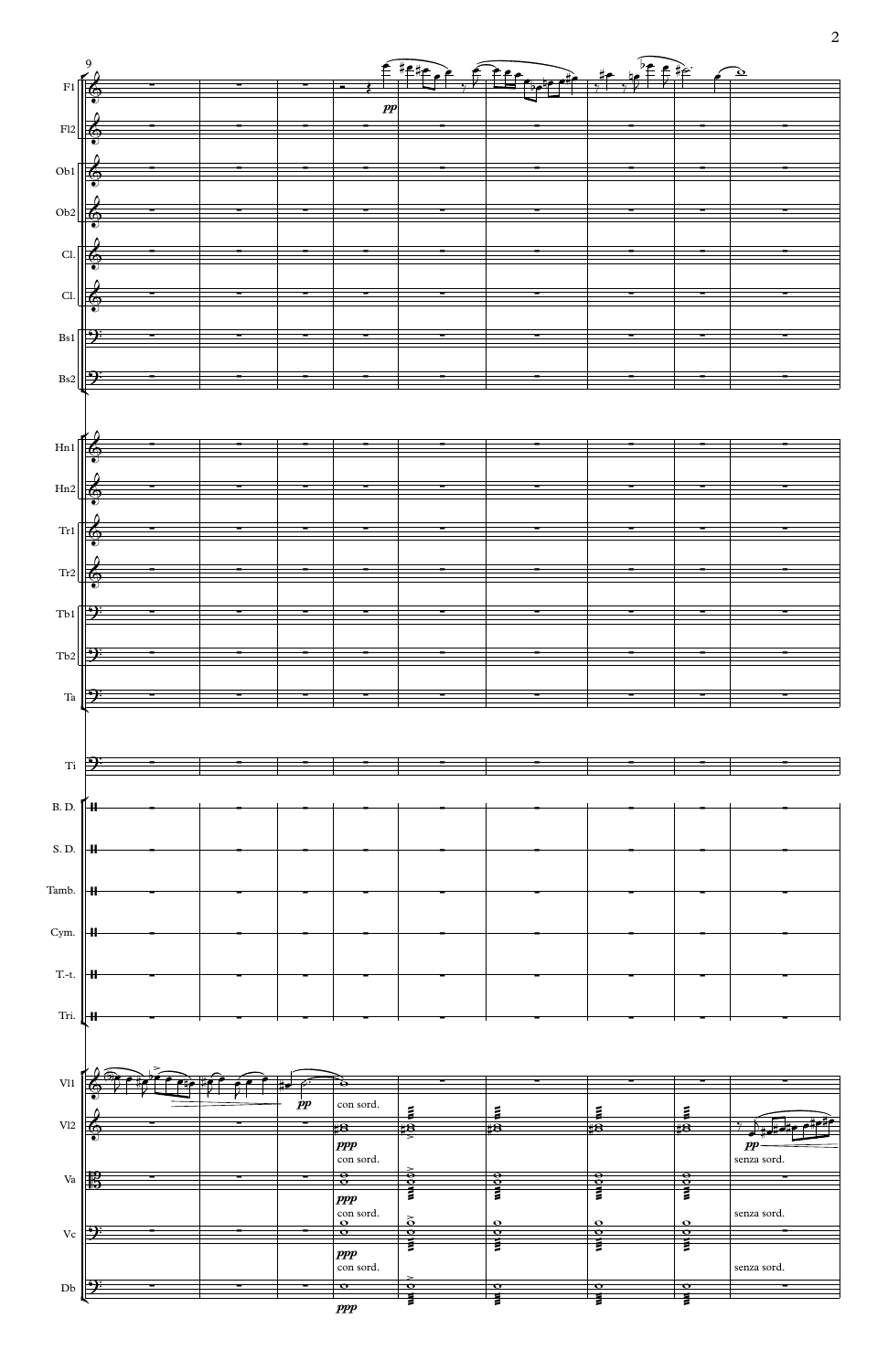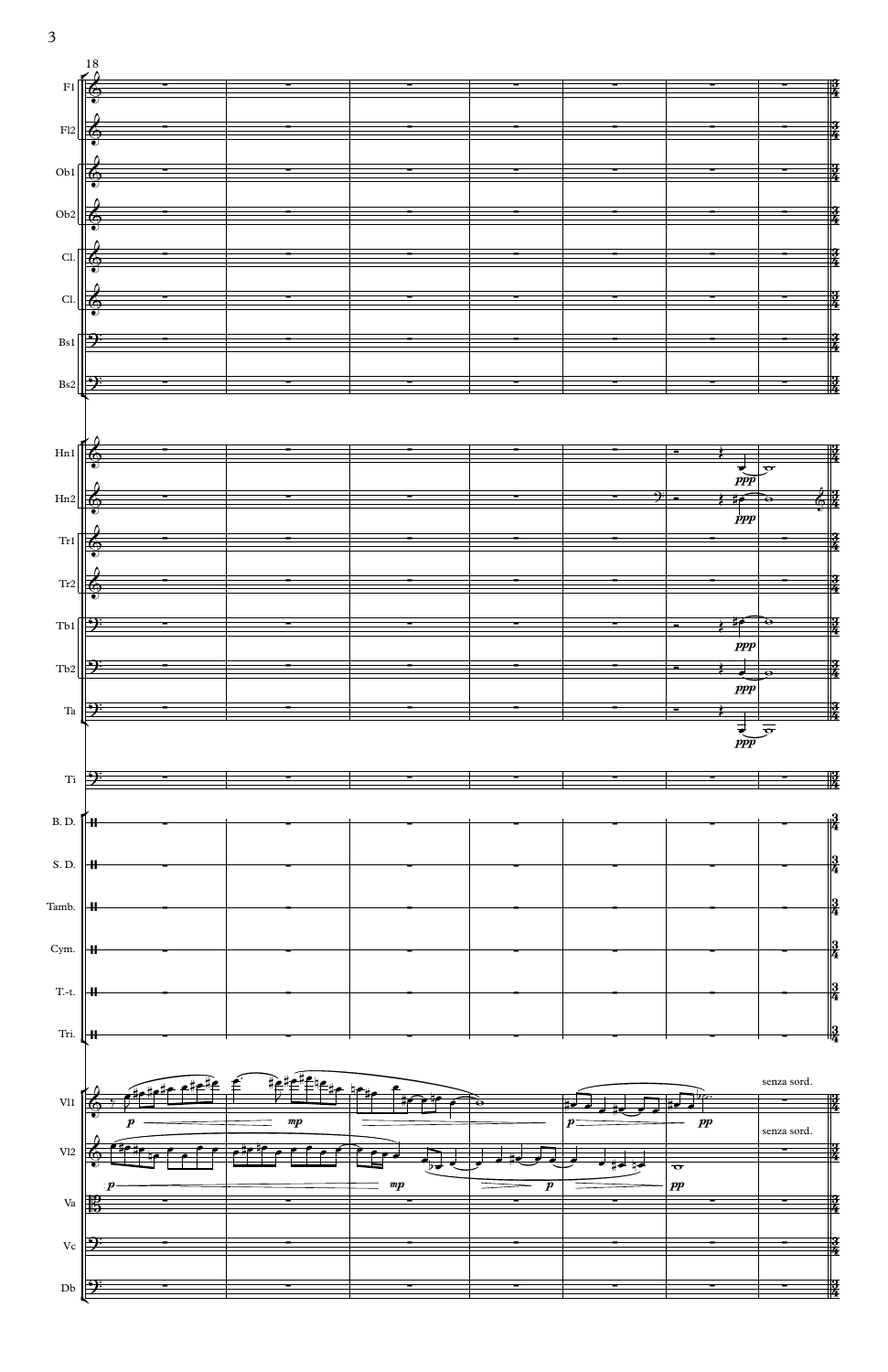

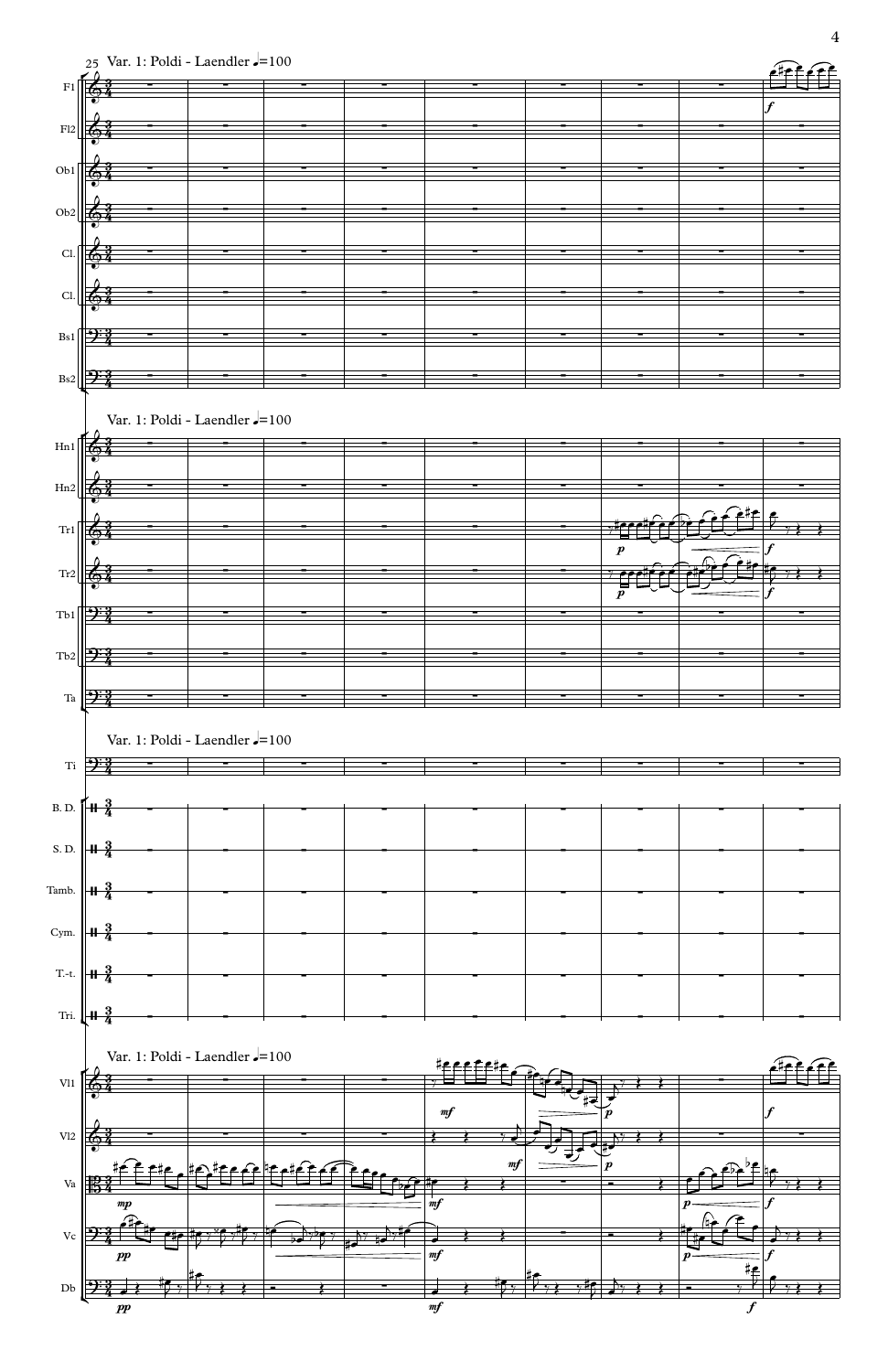

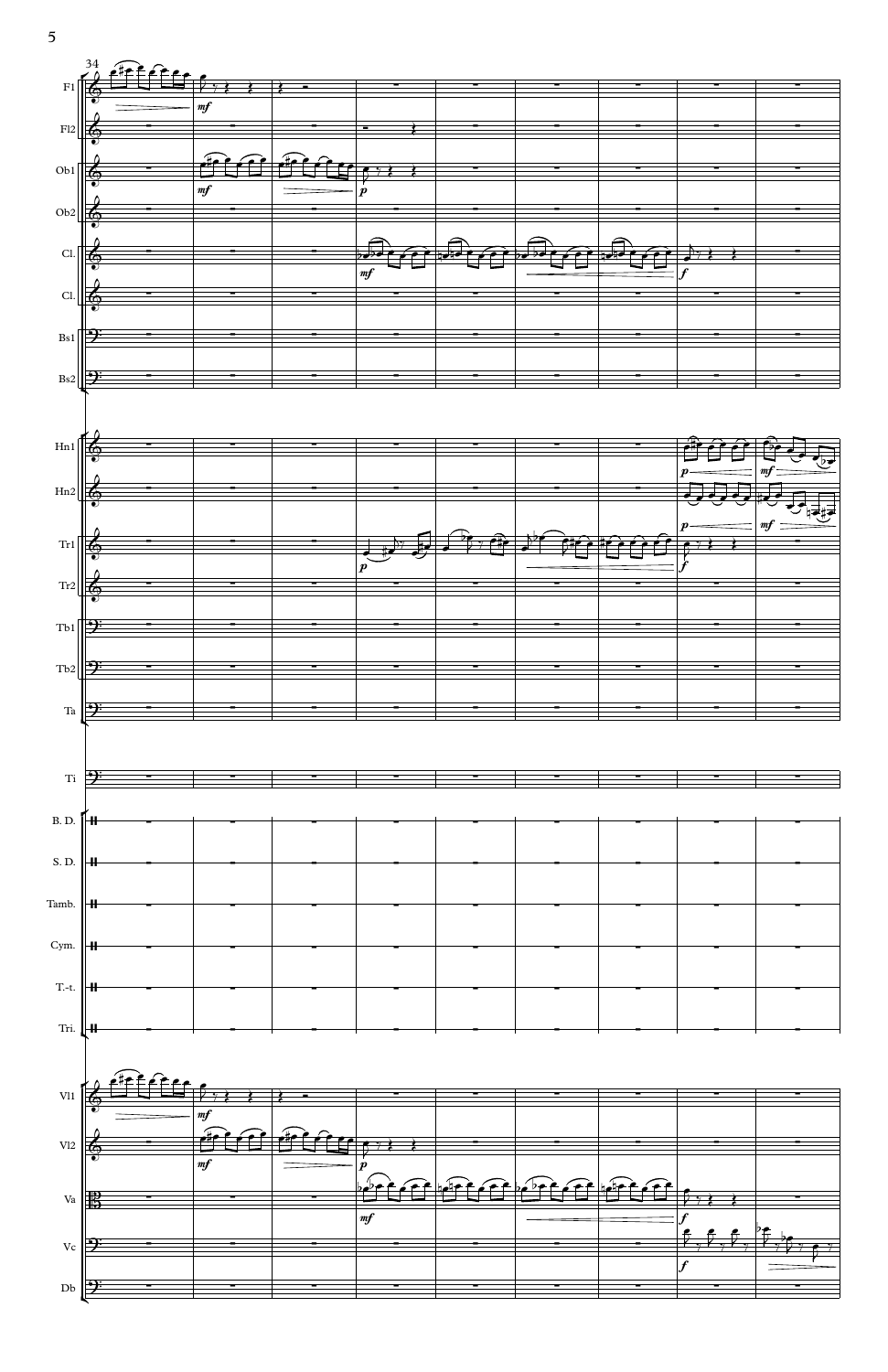

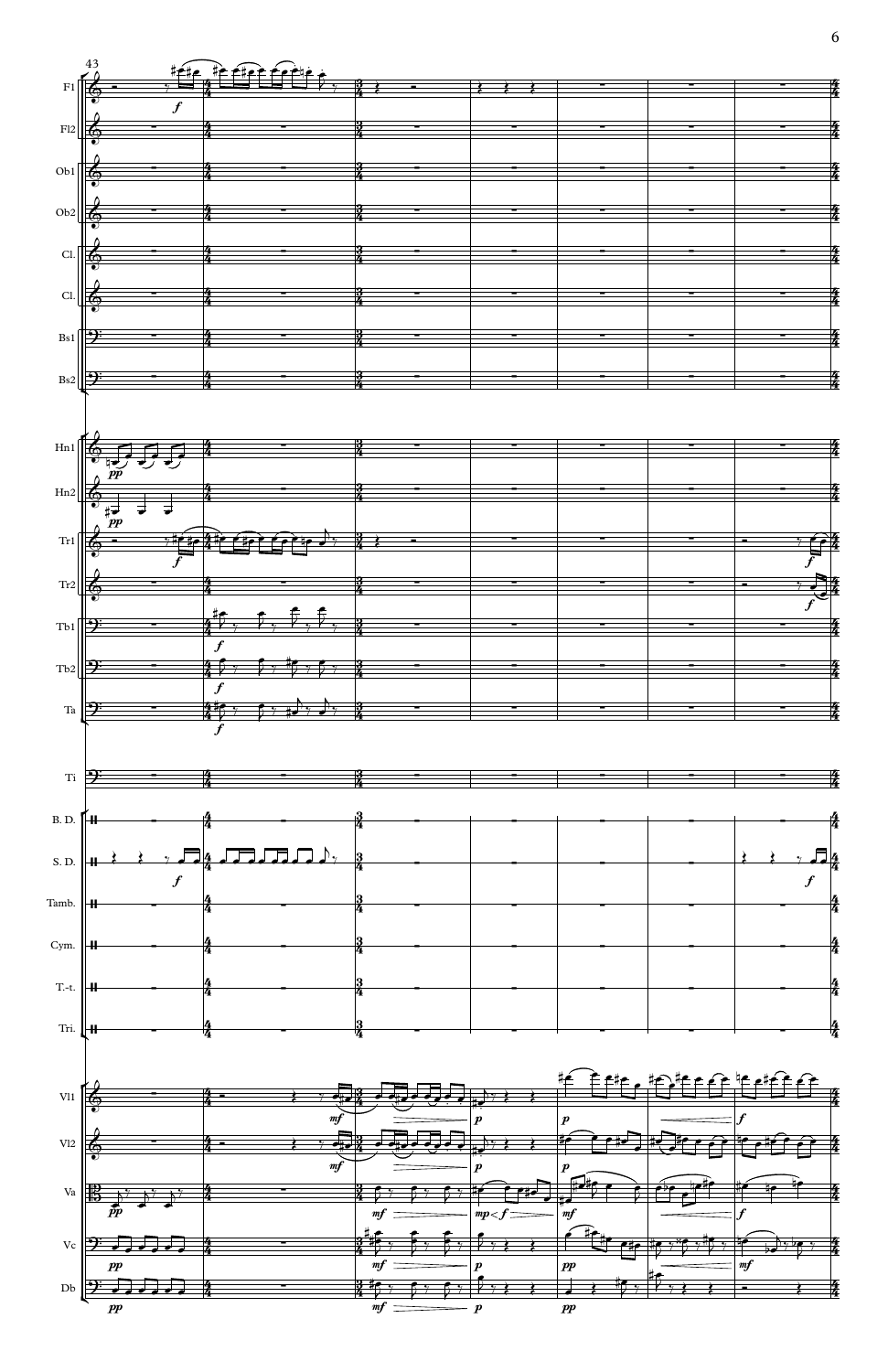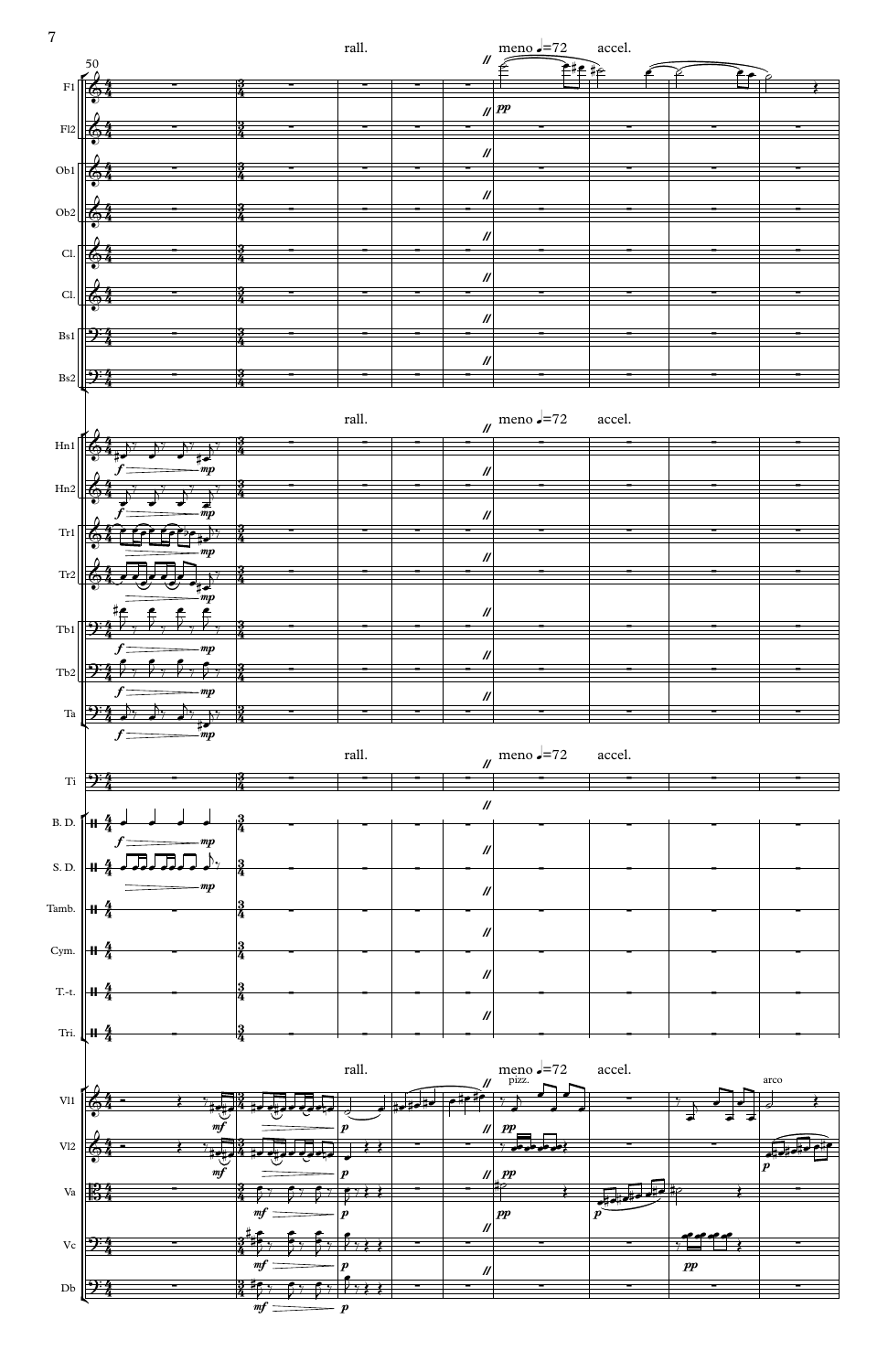

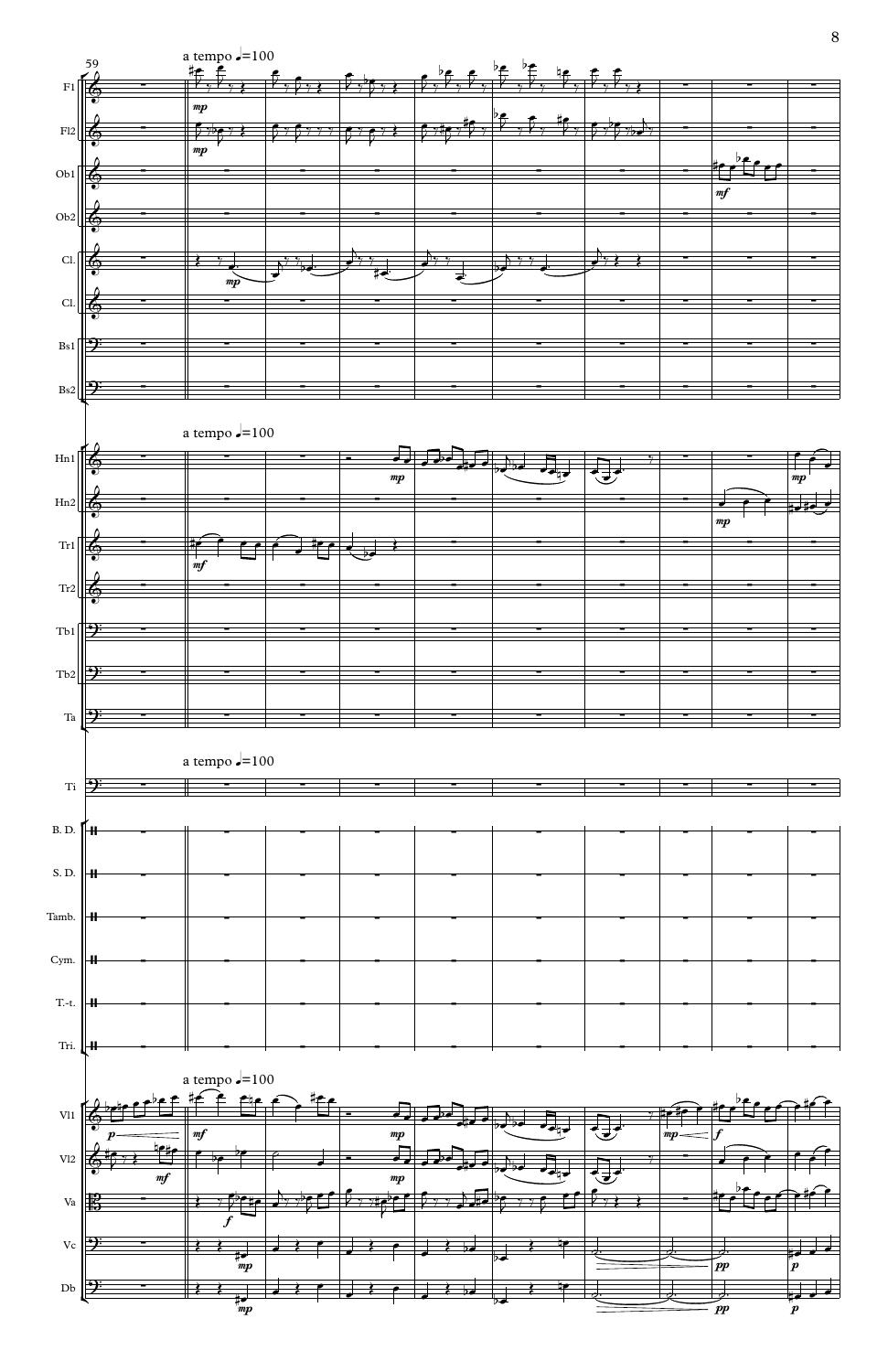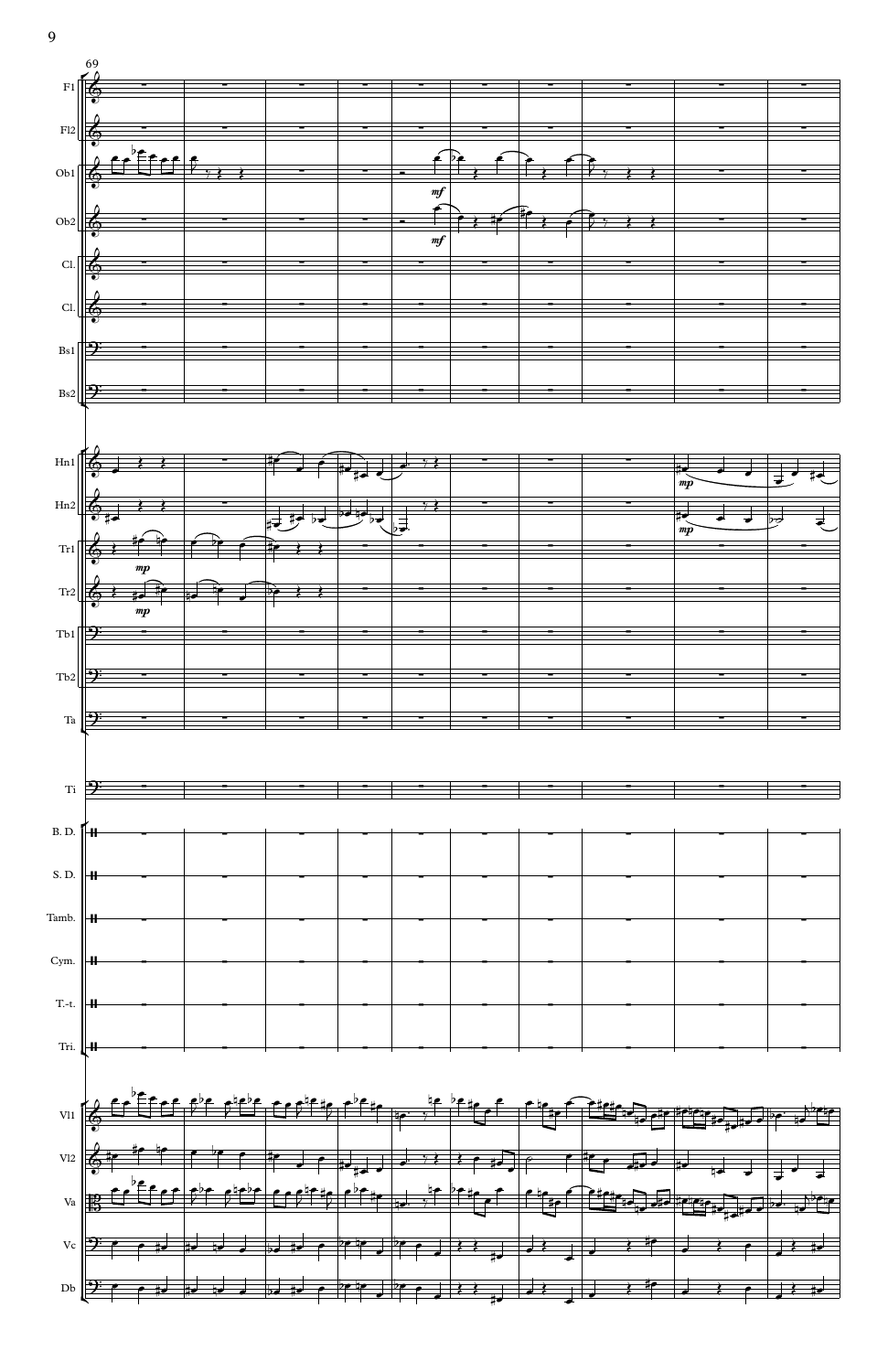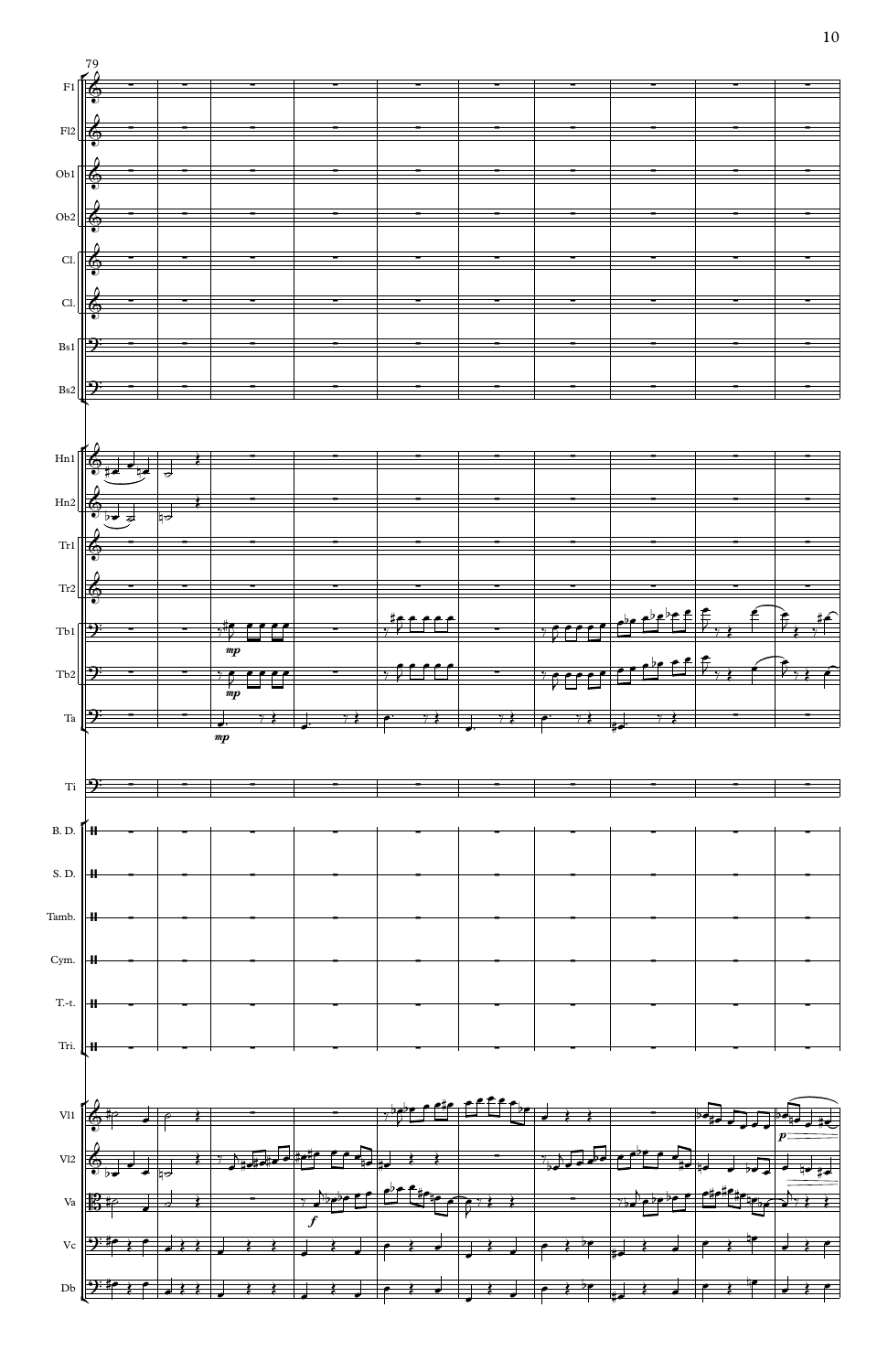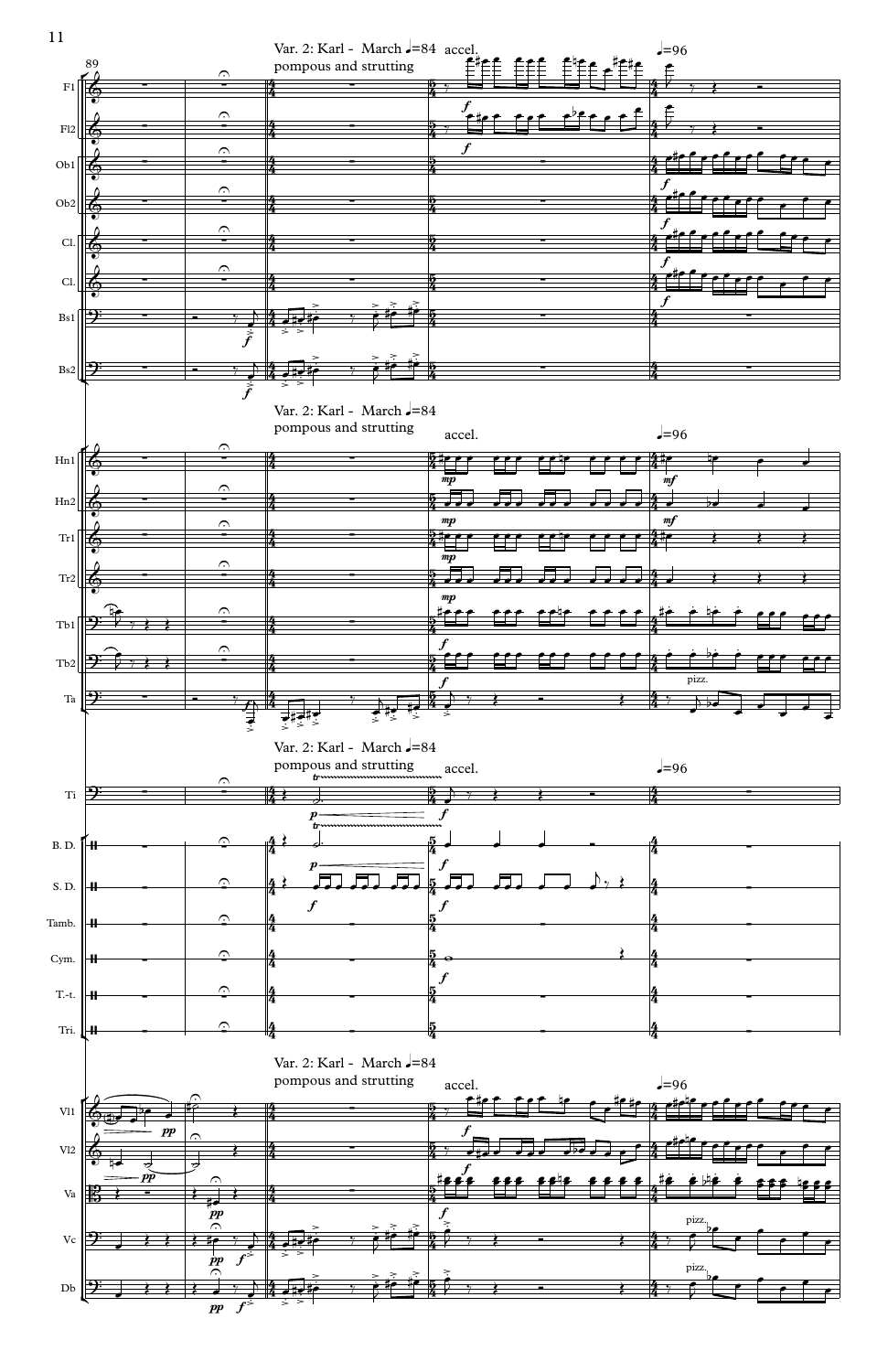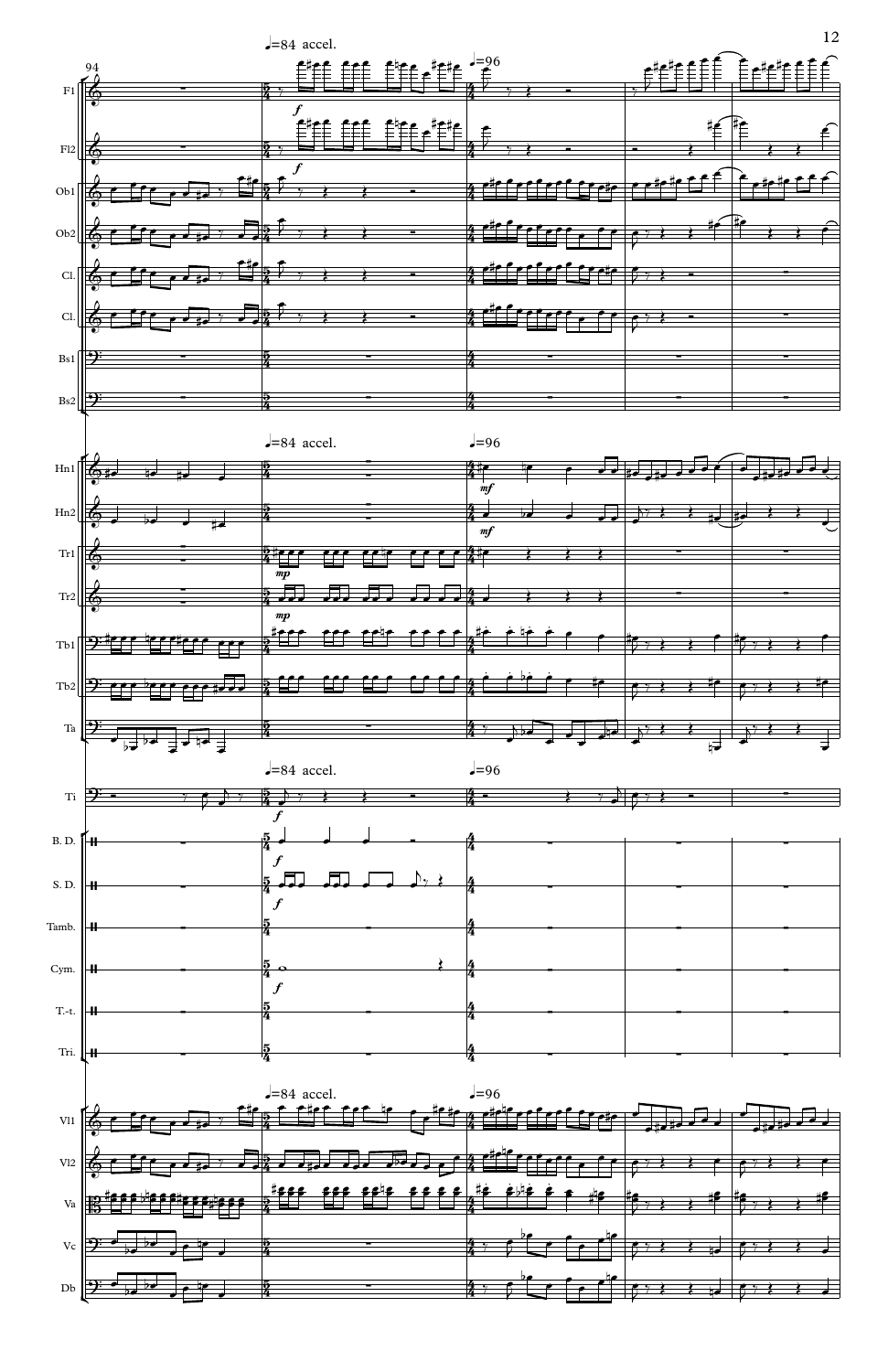

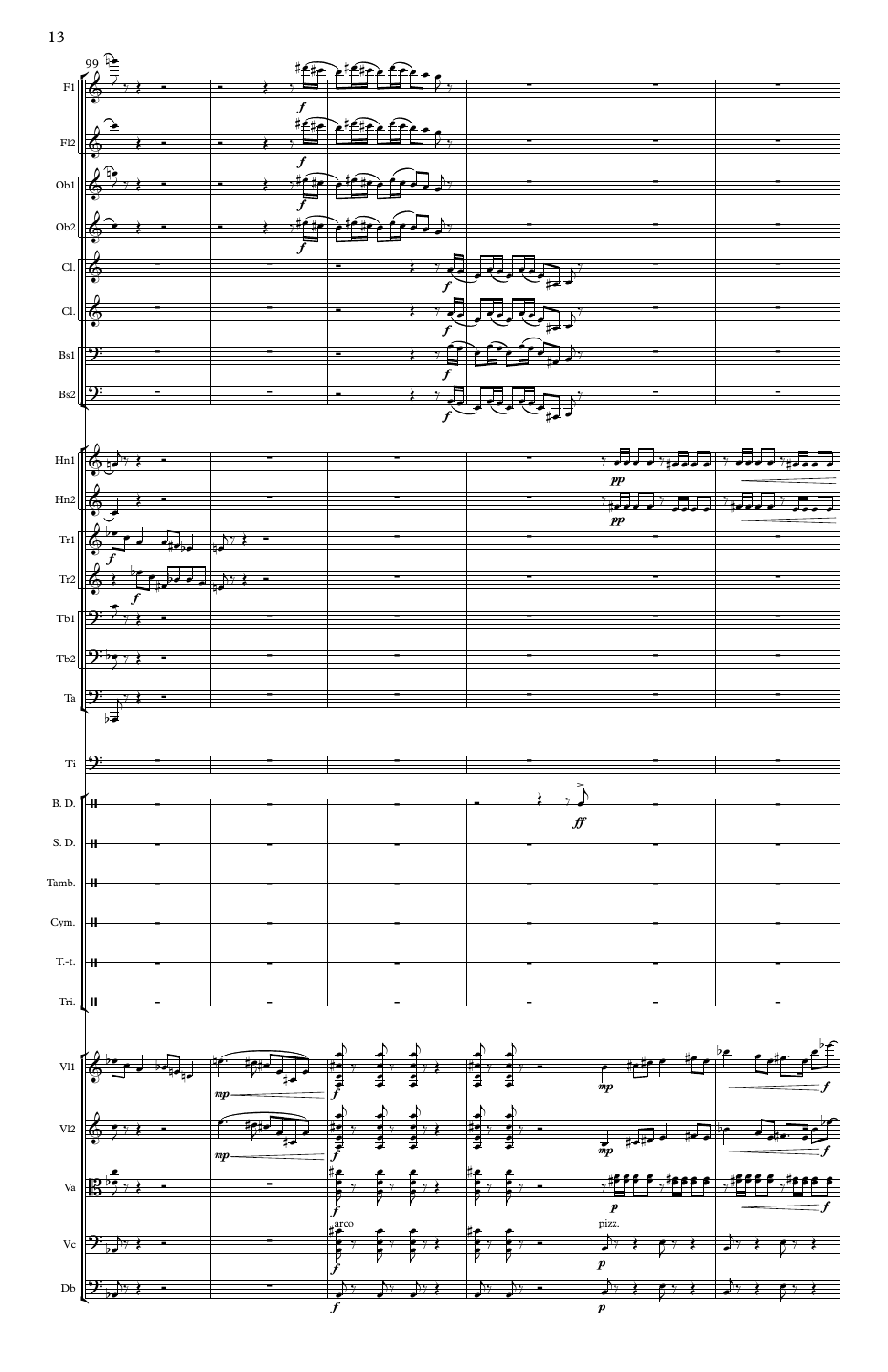

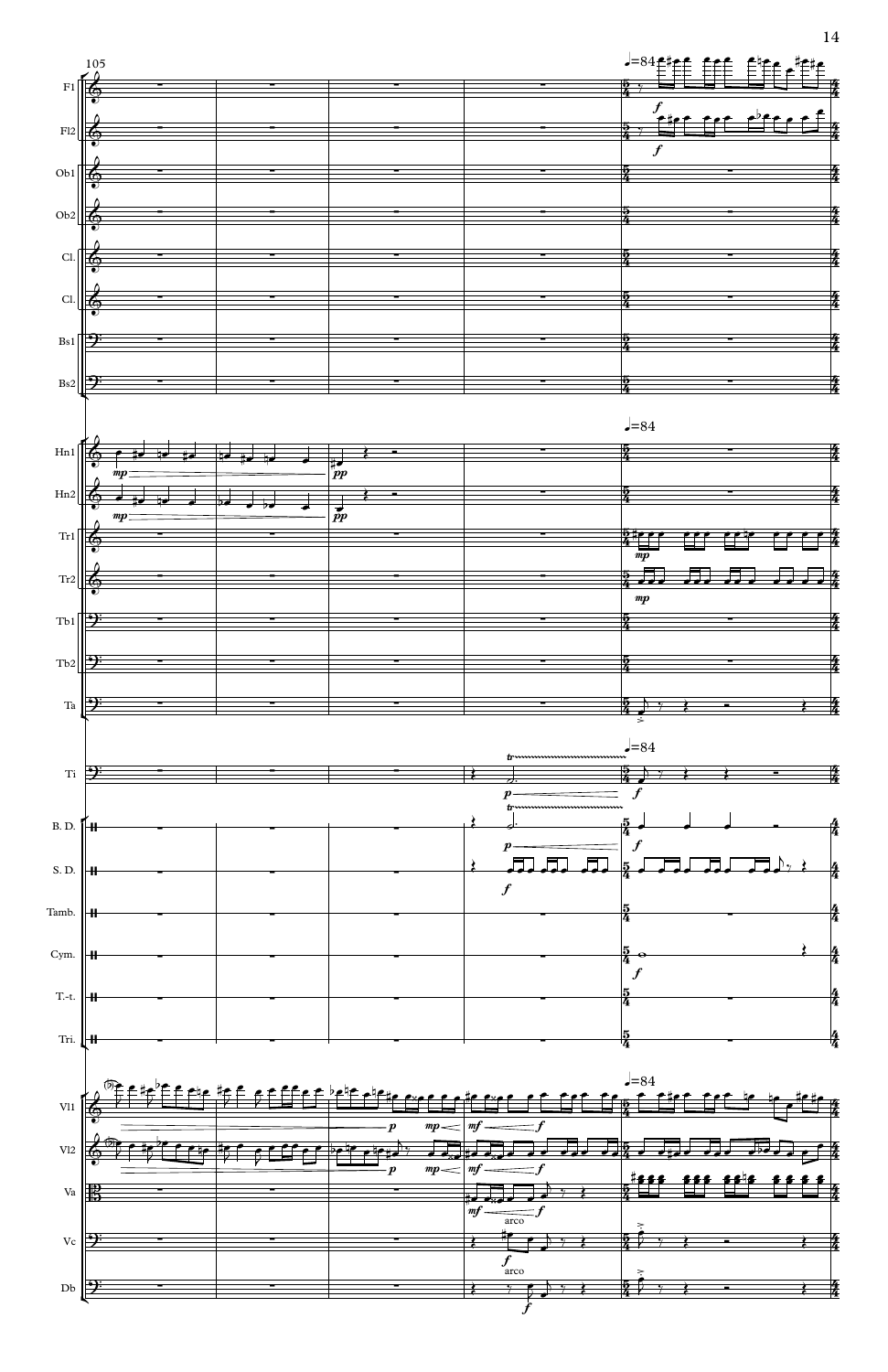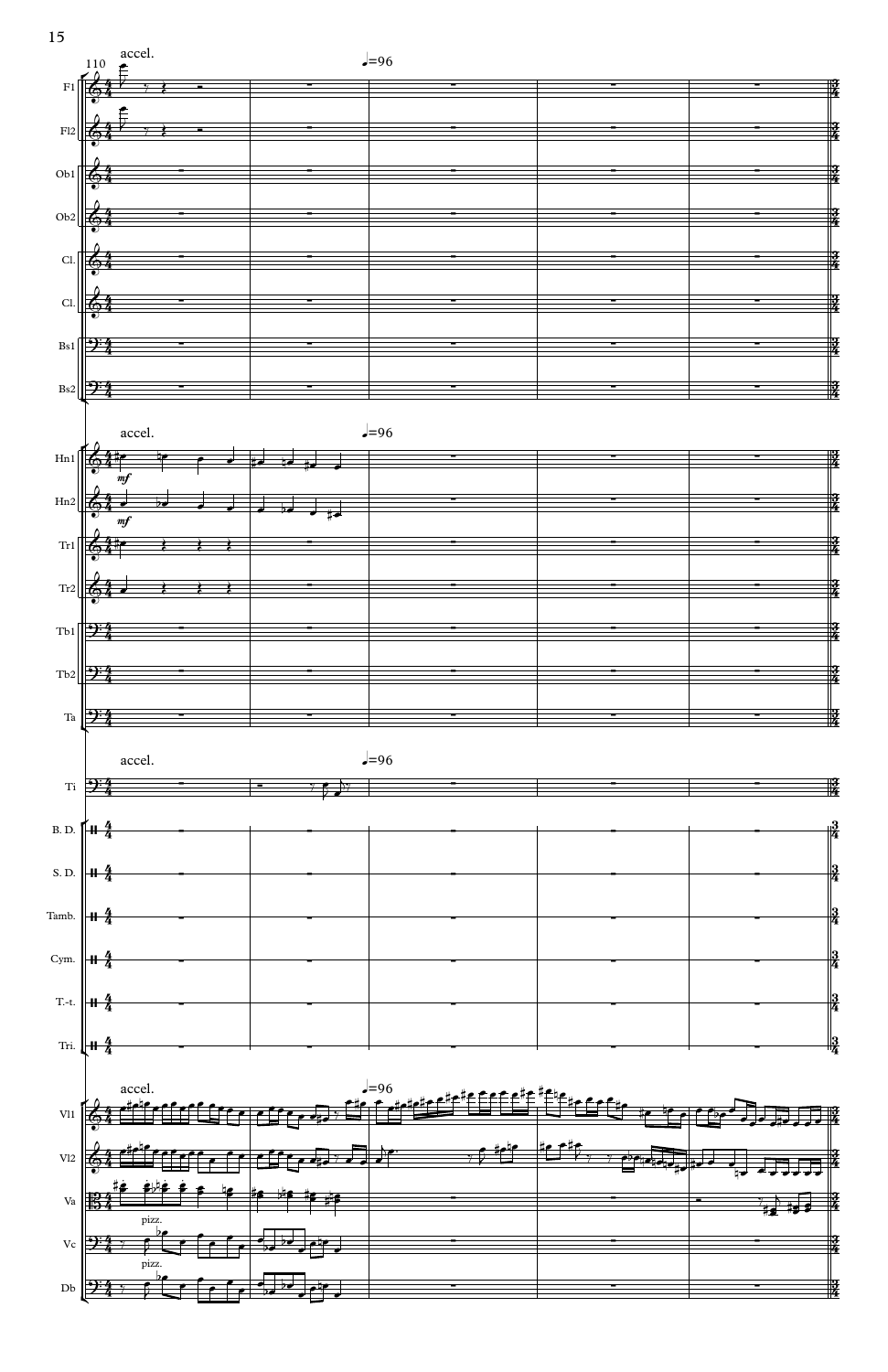

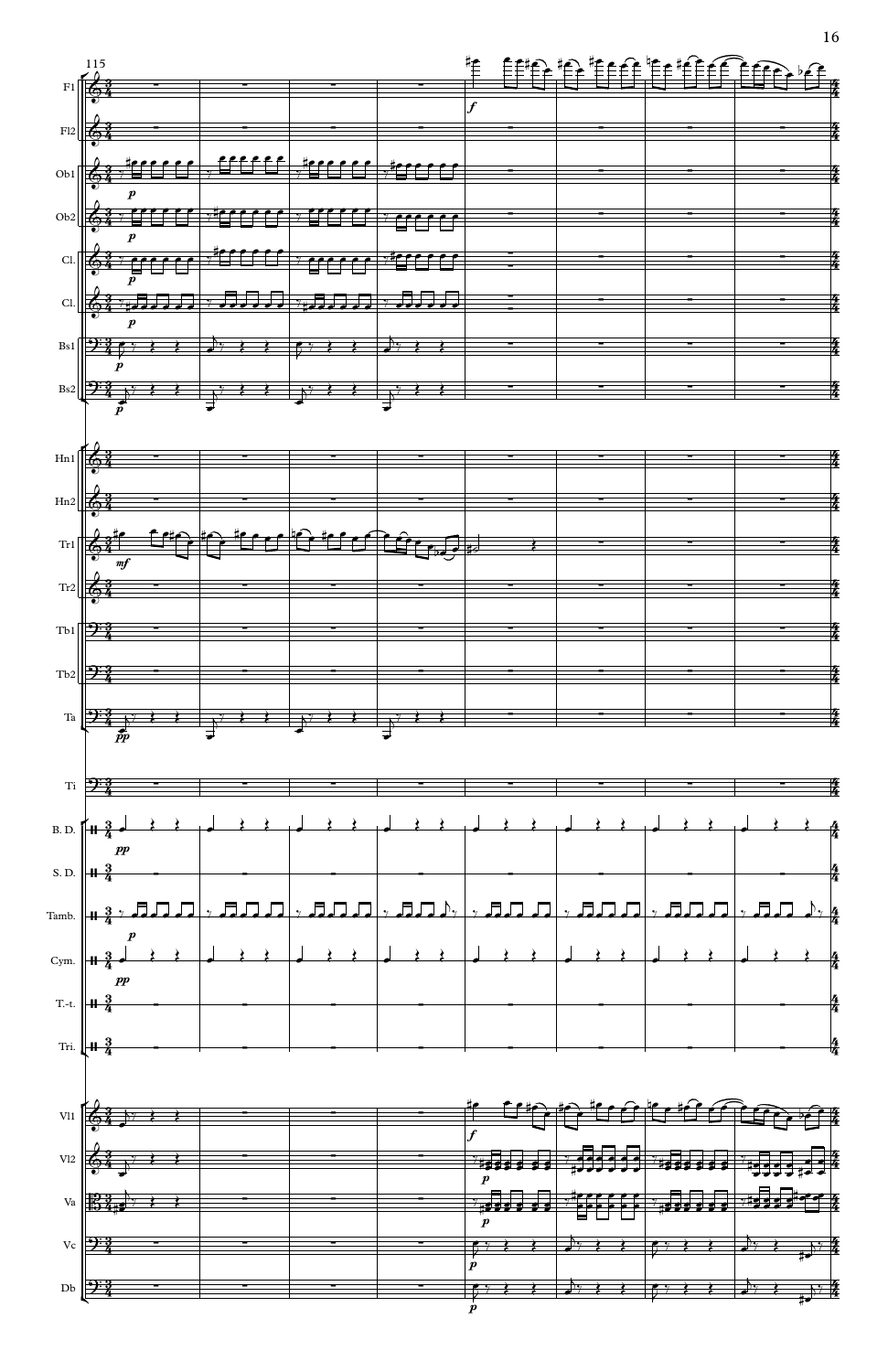![](_page_19_Figure_0.jpeg)

![](_page_19_Figure_2.jpeg)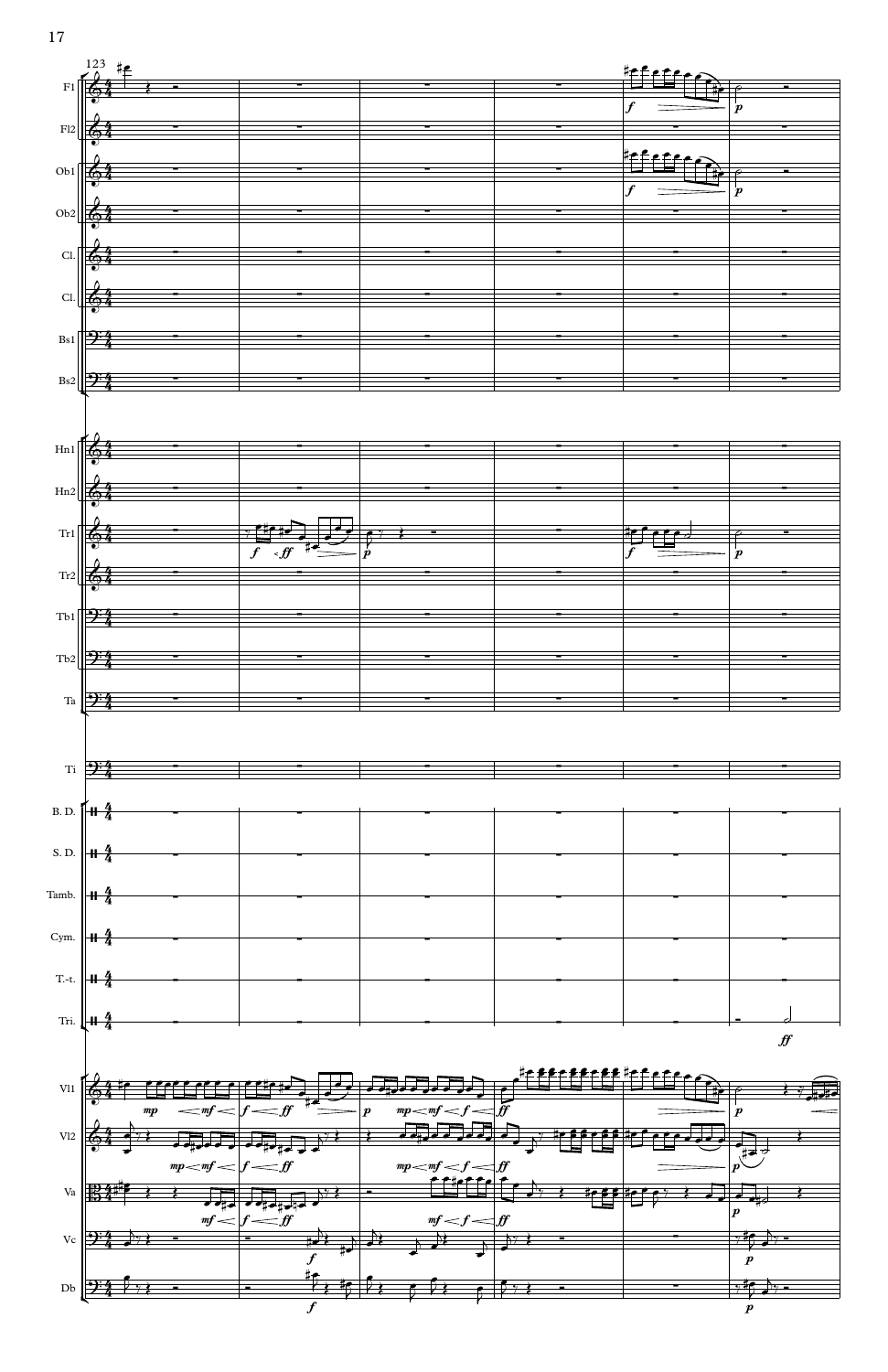![](_page_20_Figure_0.jpeg)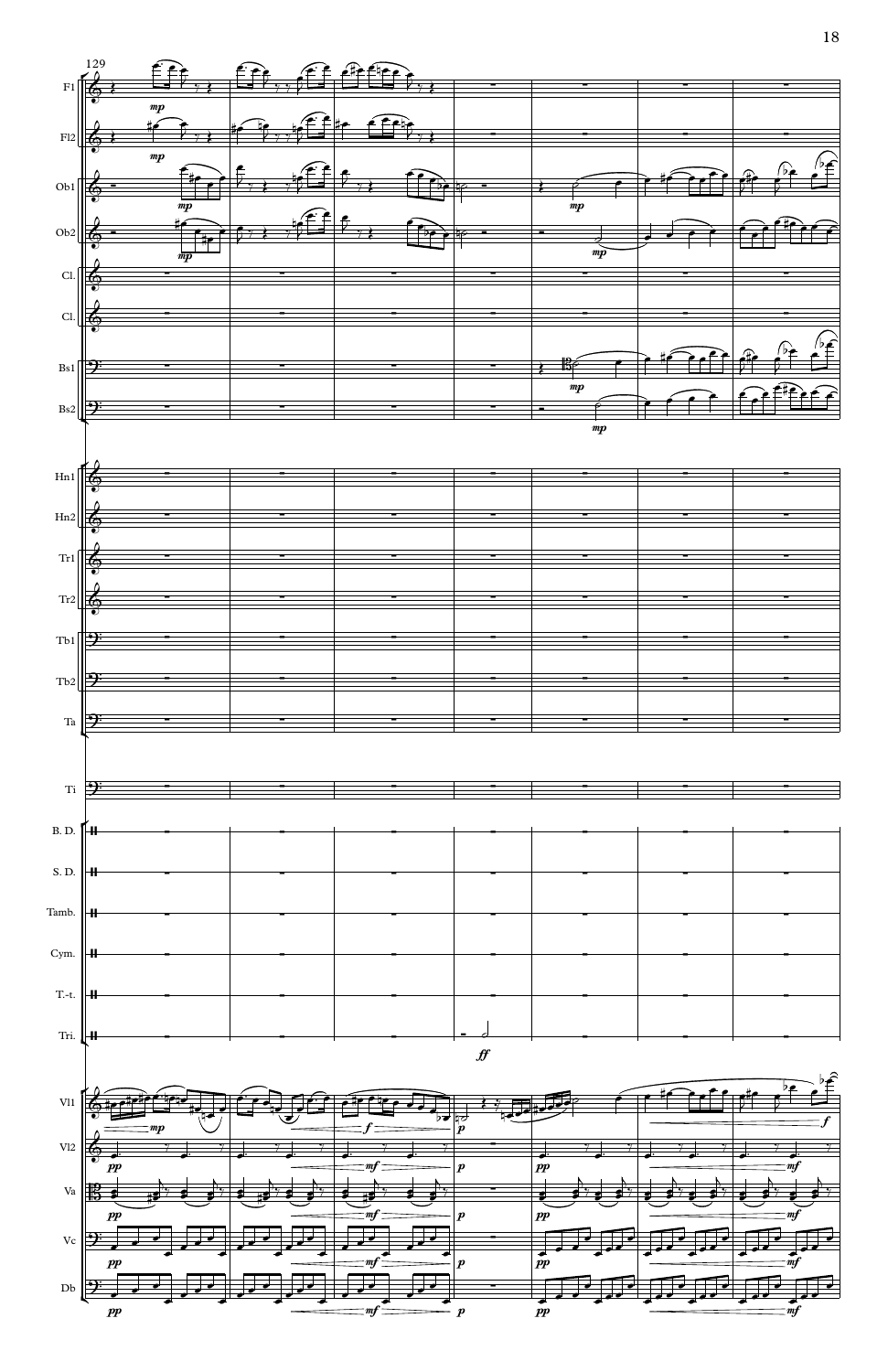![](_page_21_Figure_0.jpeg)

![](_page_21_Figure_2.jpeg)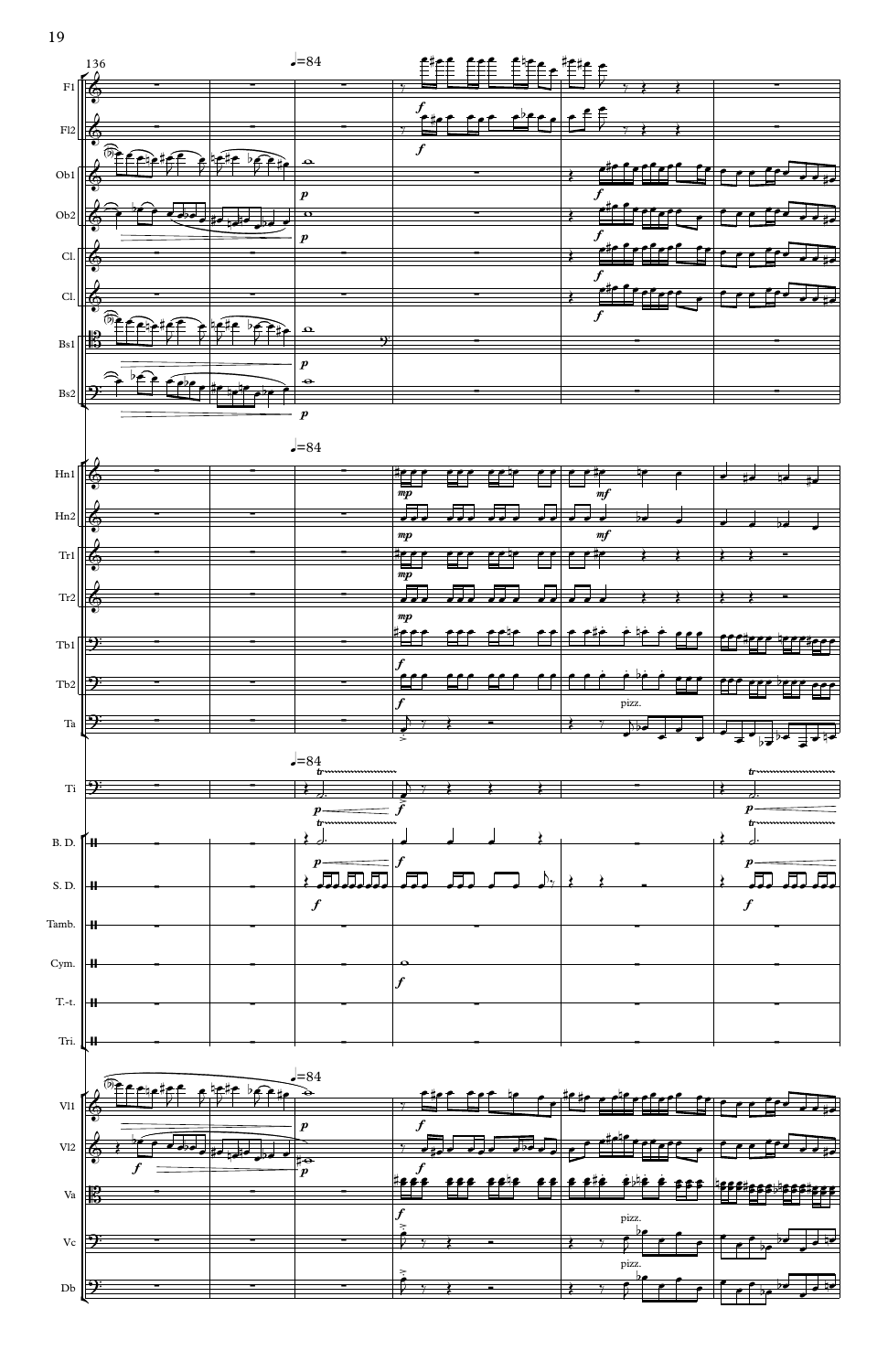![](_page_22_Figure_1.jpeg)

![](_page_22_Figure_0.jpeg)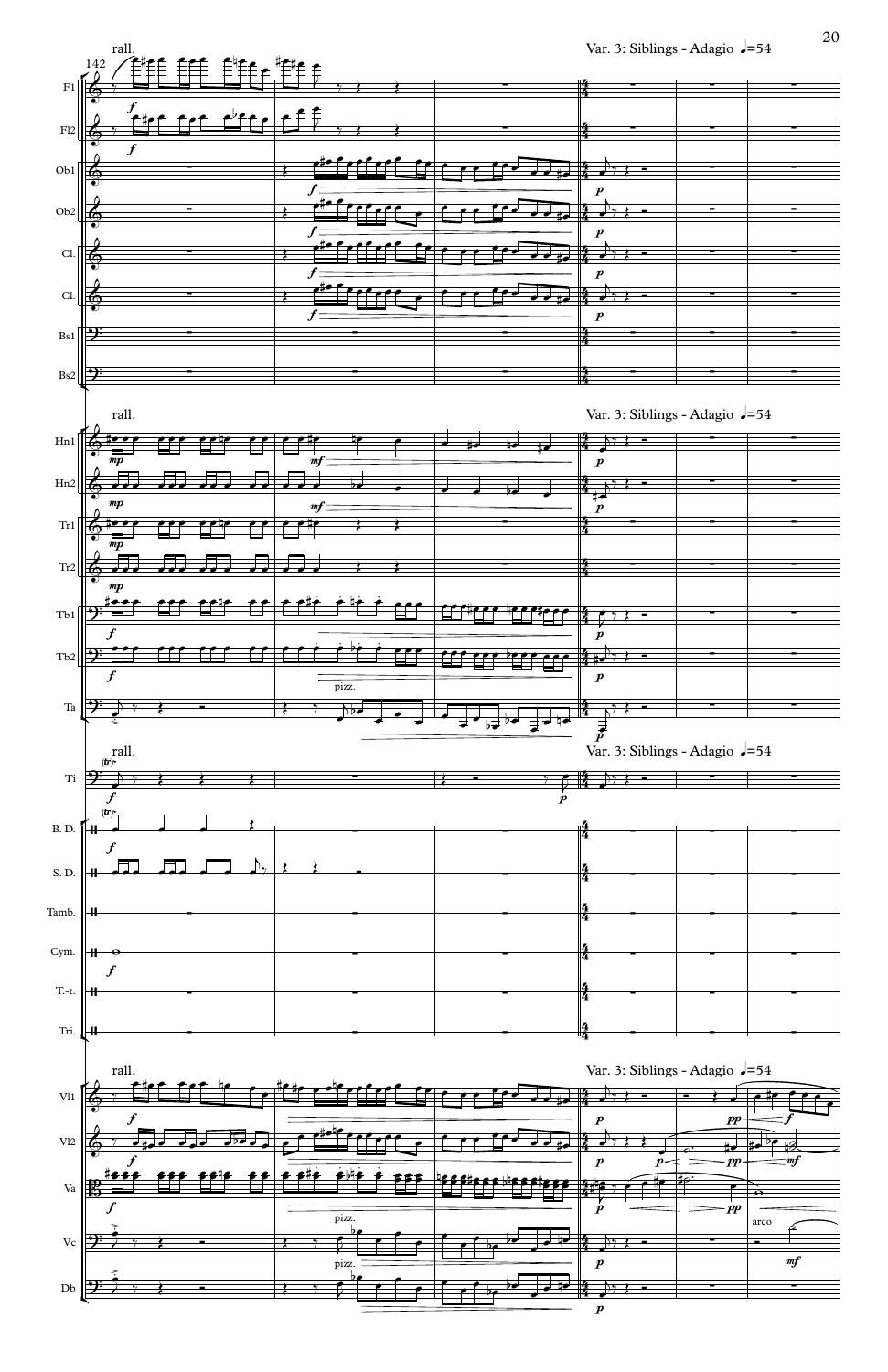![](_page_23_Figure_0.jpeg)

 $f=$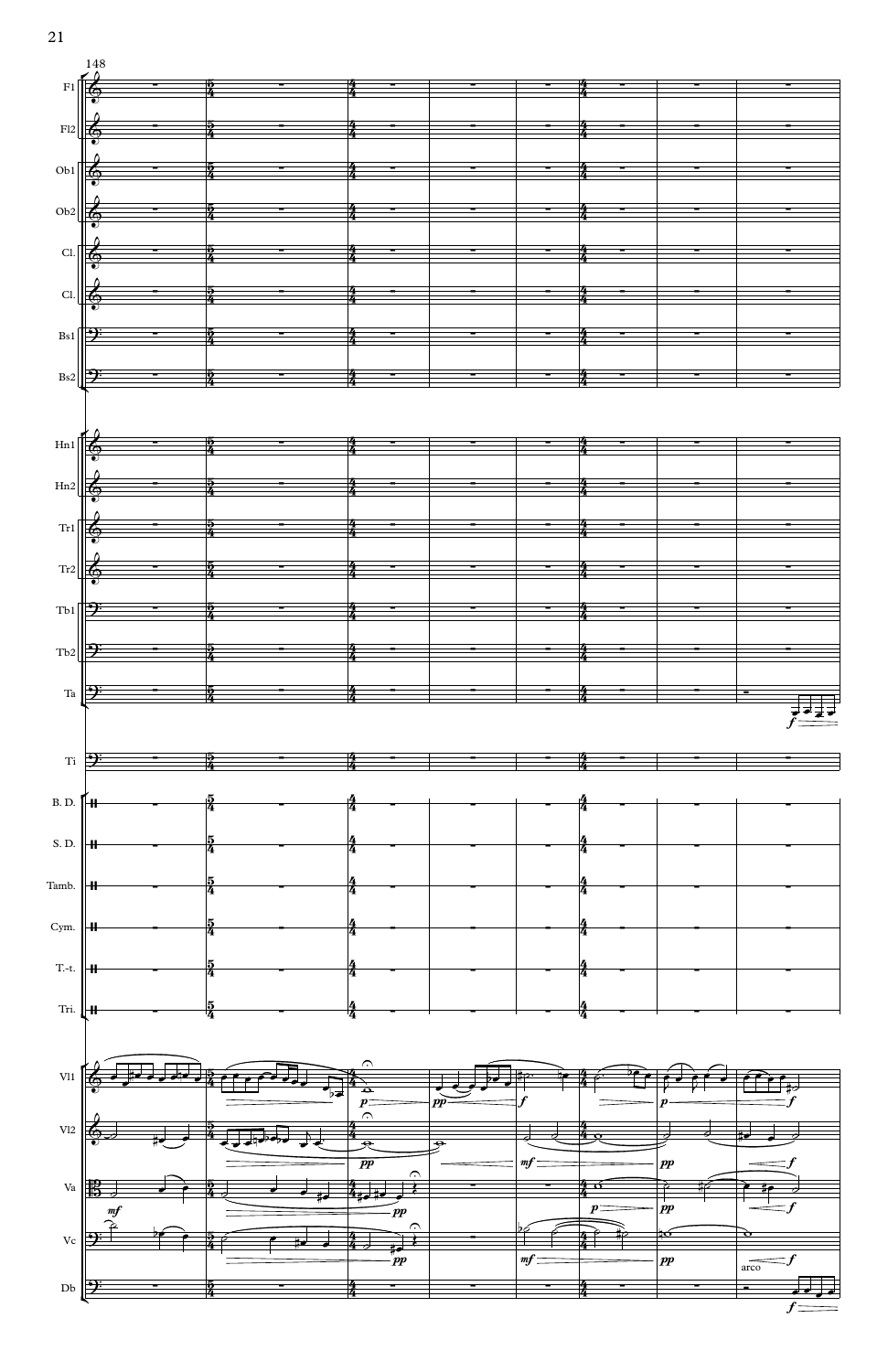![](_page_24_Figure_0.jpeg)

![](_page_24_Figure_2.jpeg)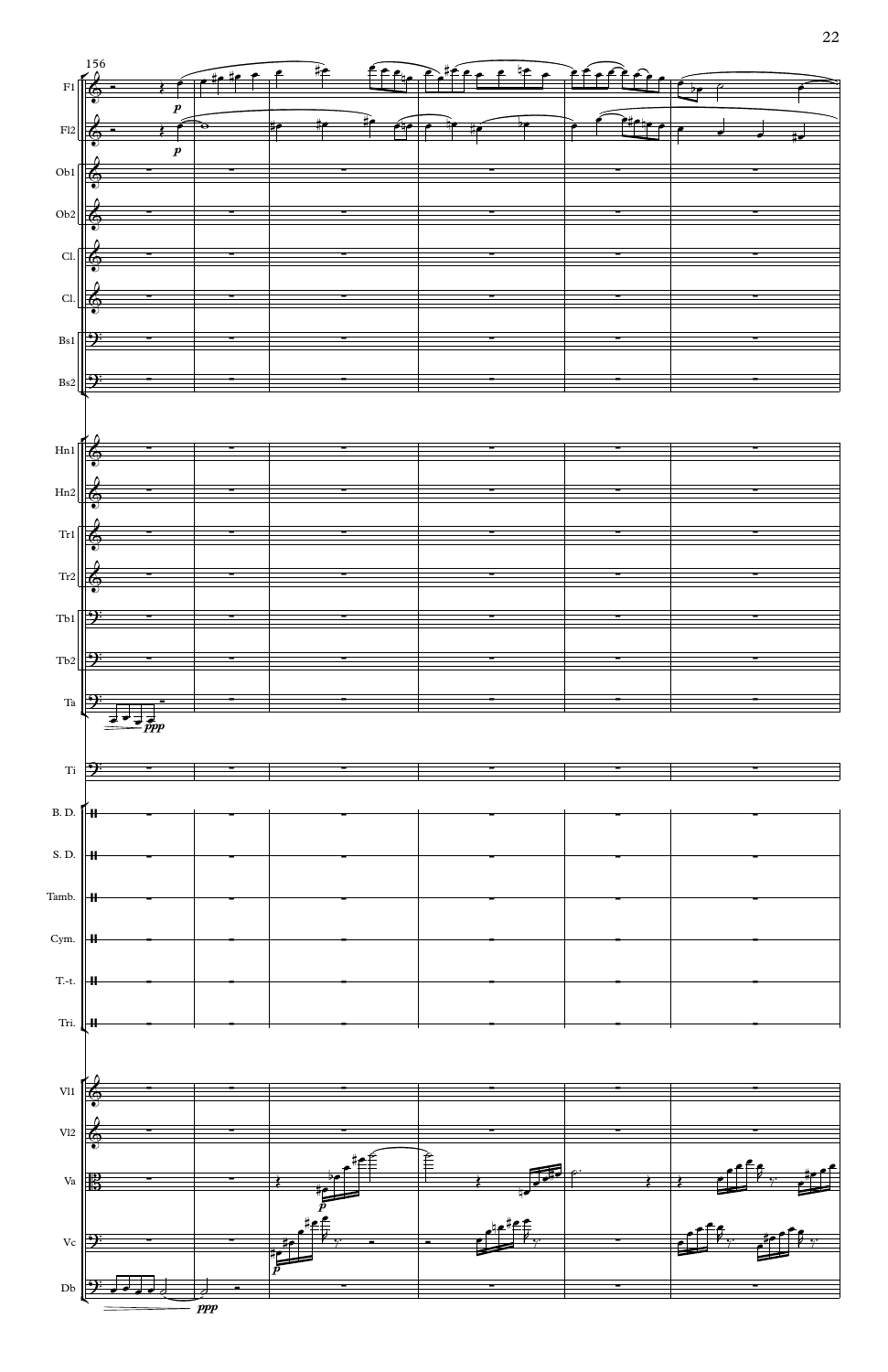![](_page_25_Figure_0.jpeg)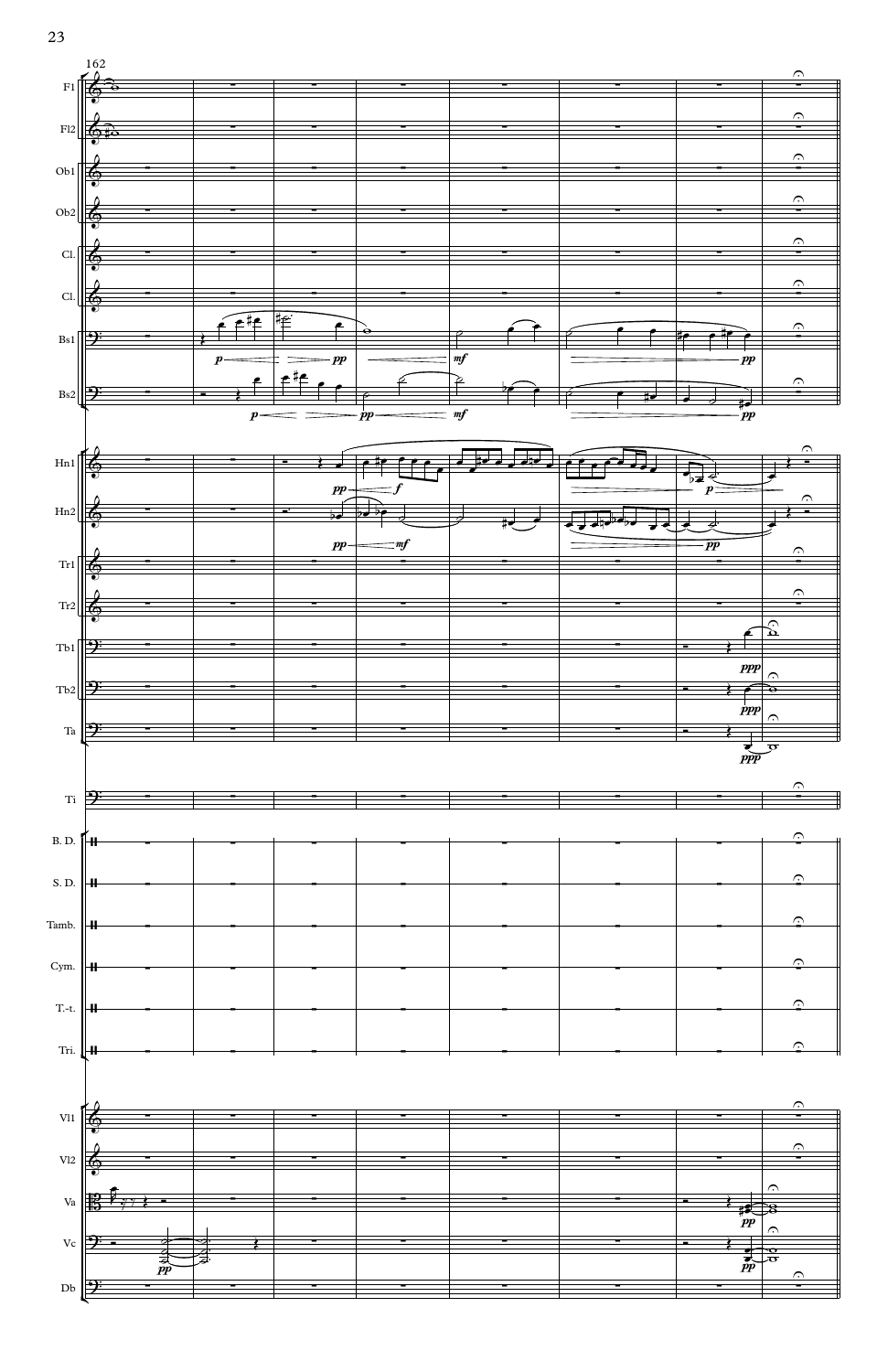![](_page_26_Figure_0.jpeg)

![](_page_26_Figure_1.jpeg)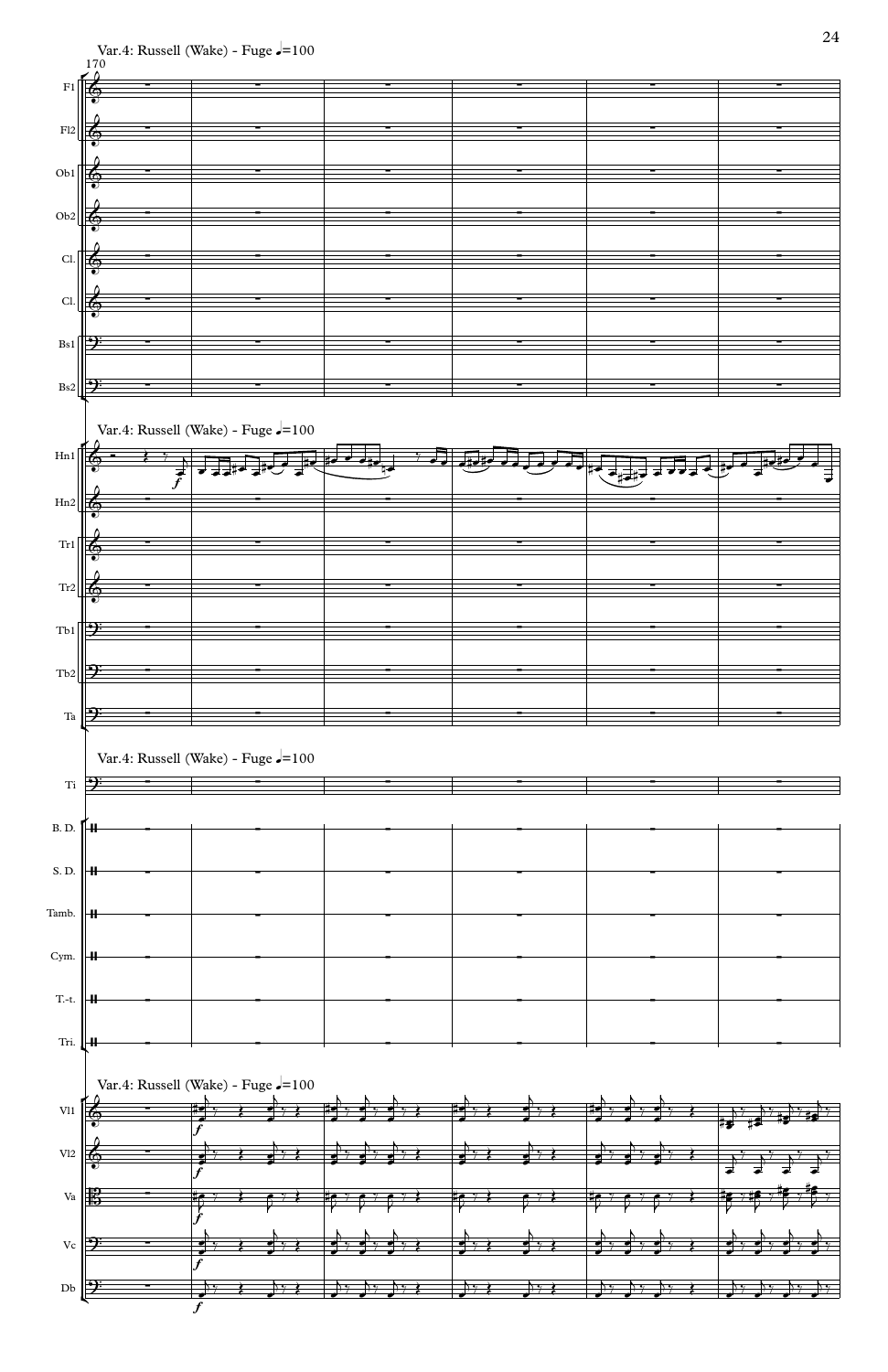![](_page_27_Figure_0.jpeg)

![](_page_27_Figure_2.jpeg)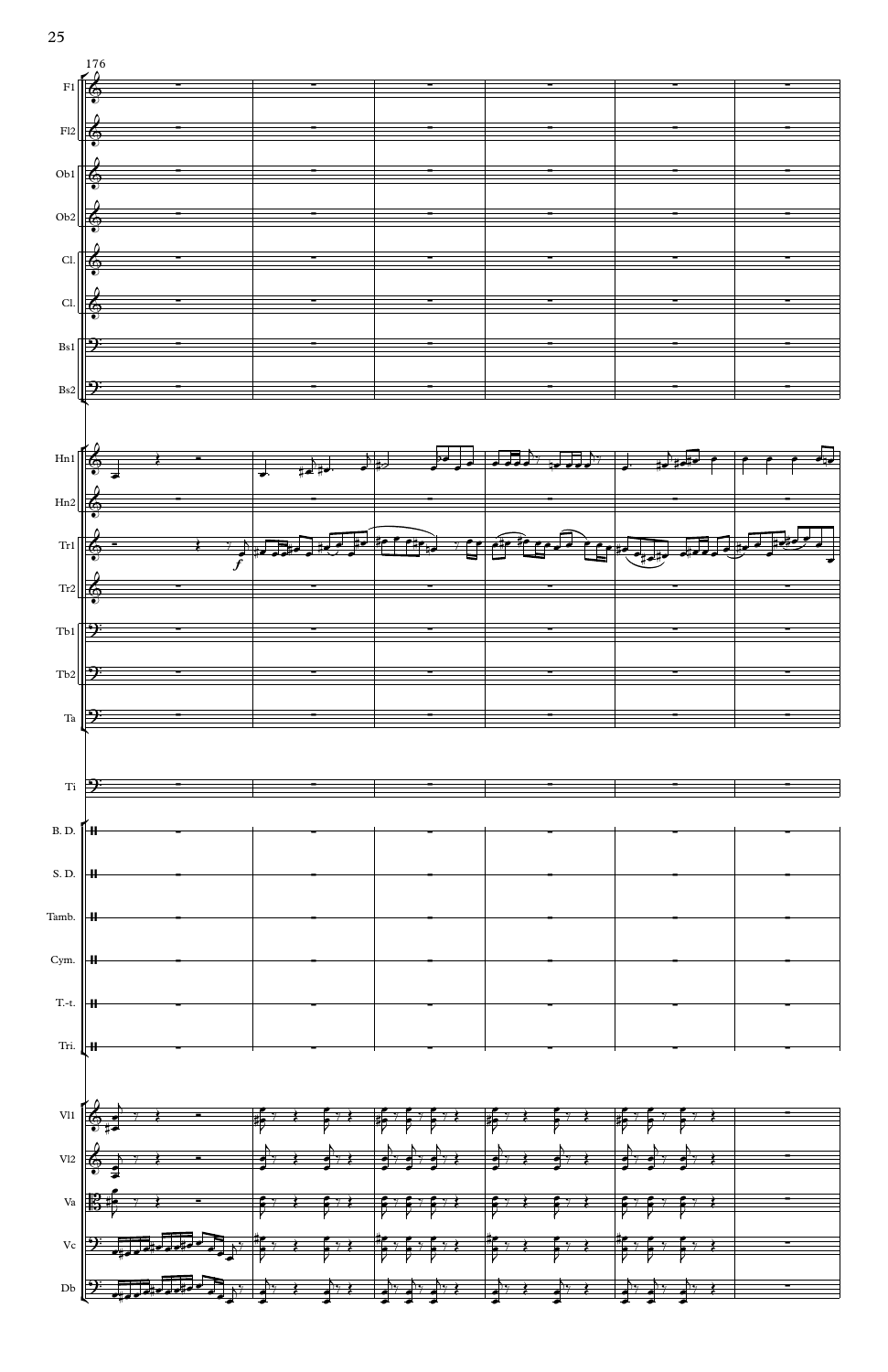![](_page_28_Figure_0.jpeg)

![](_page_28_Figure_1.jpeg)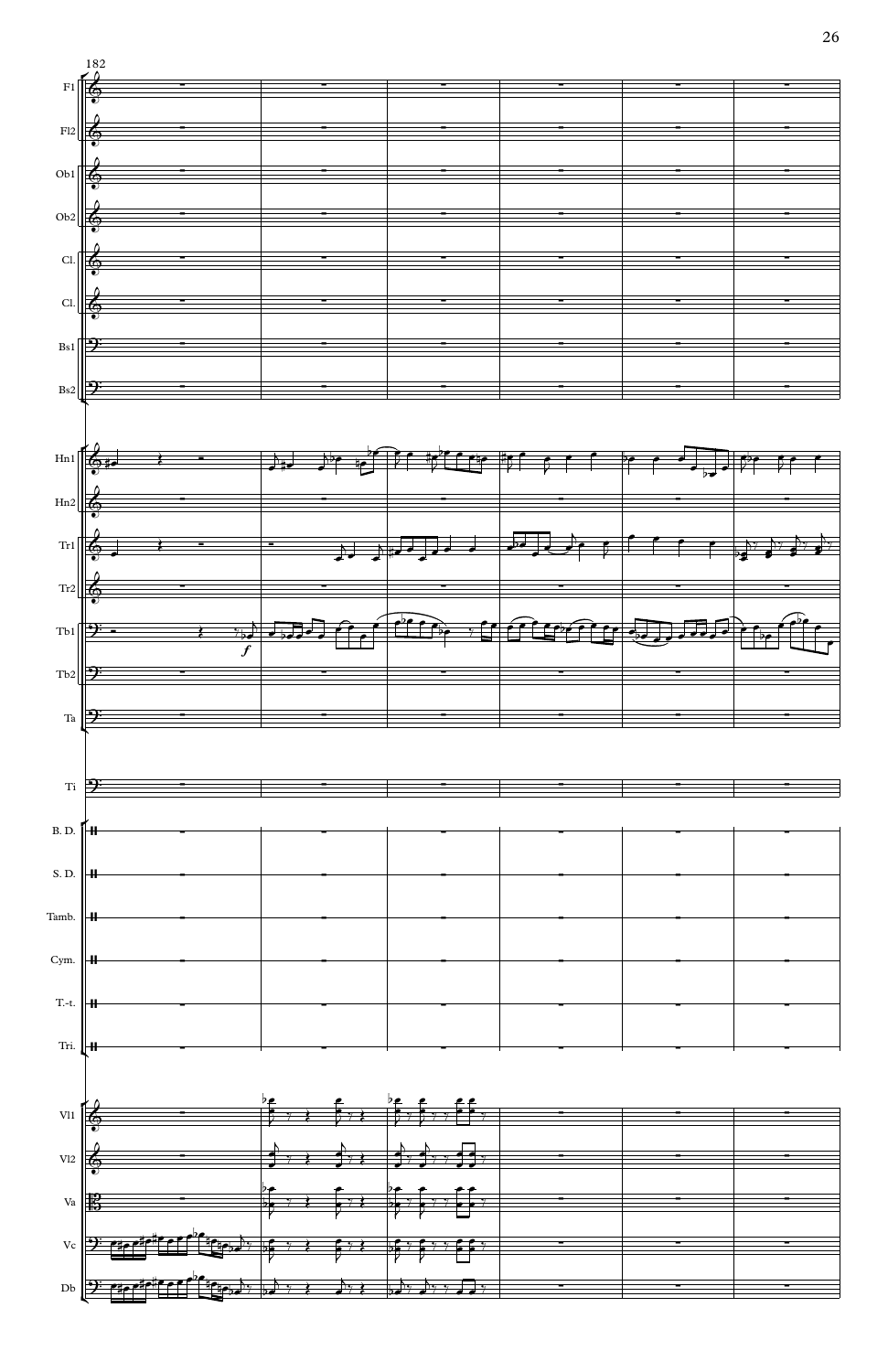![](_page_29_Figure_0.jpeg)

![](_page_29_Figure_2.jpeg)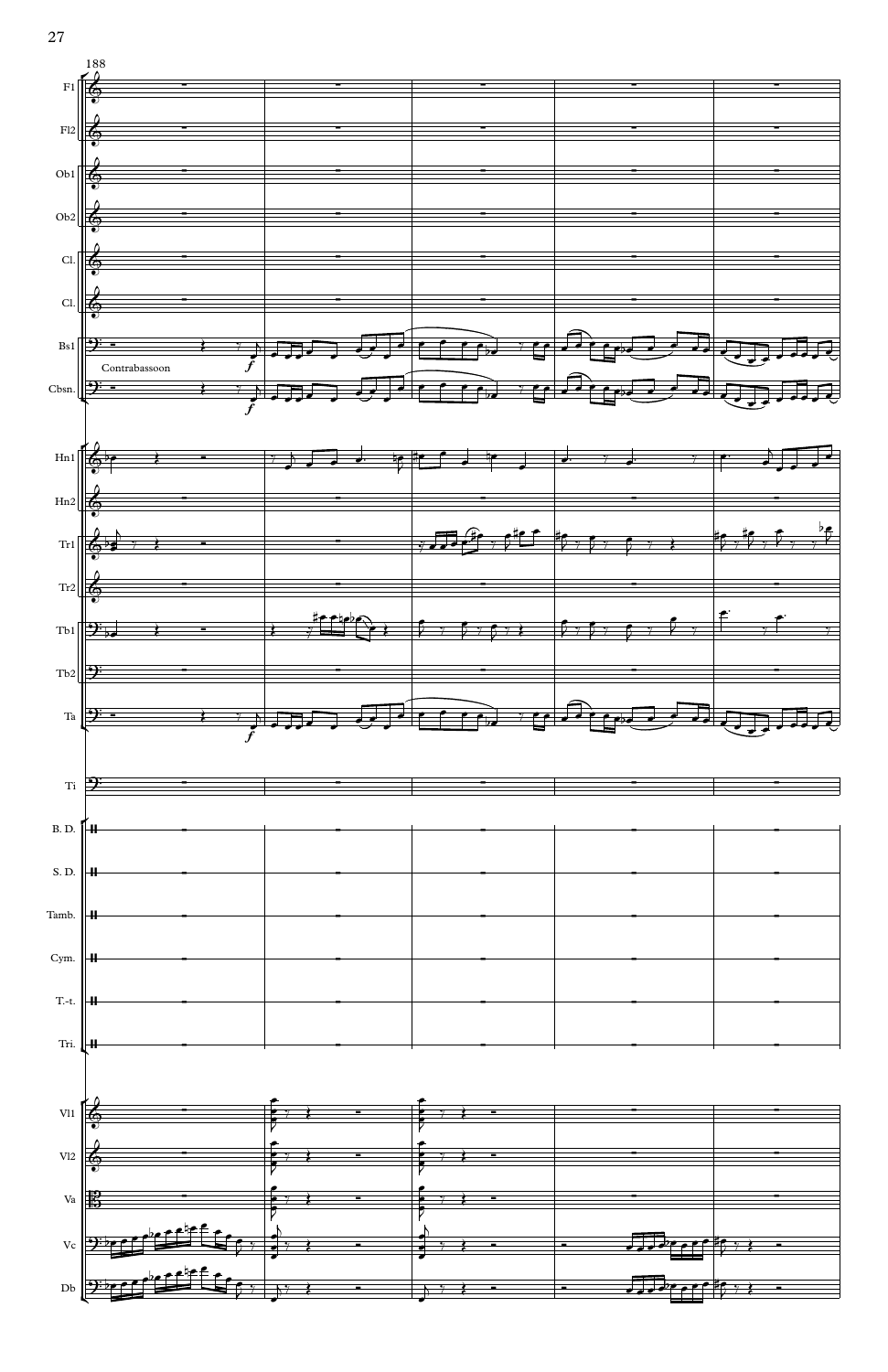![](_page_30_Figure_0.jpeg)

![](_page_30_Figure_2.jpeg)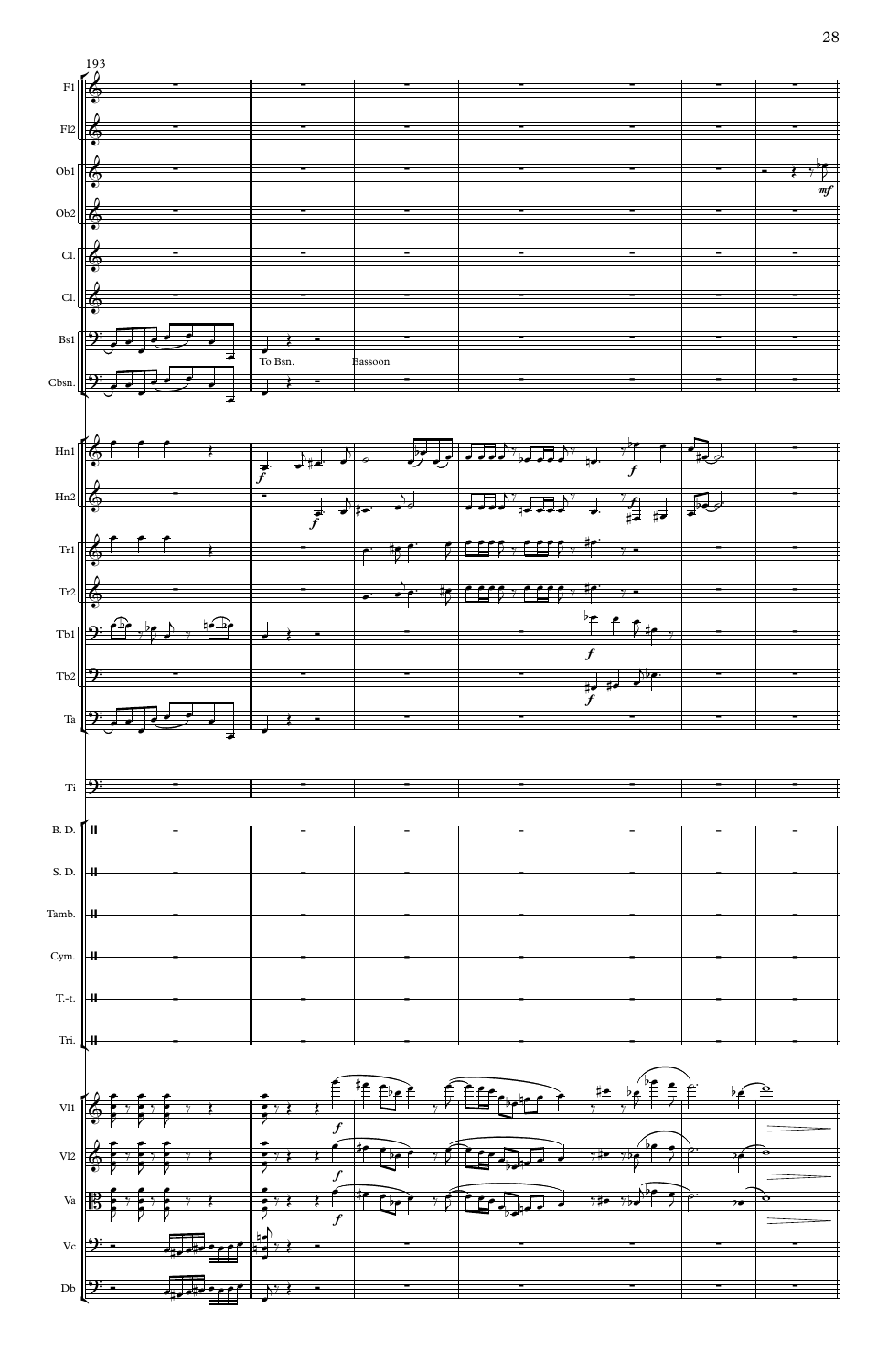![](_page_31_Figure_0.jpeg)

![](_page_31_Figure_2.jpeg)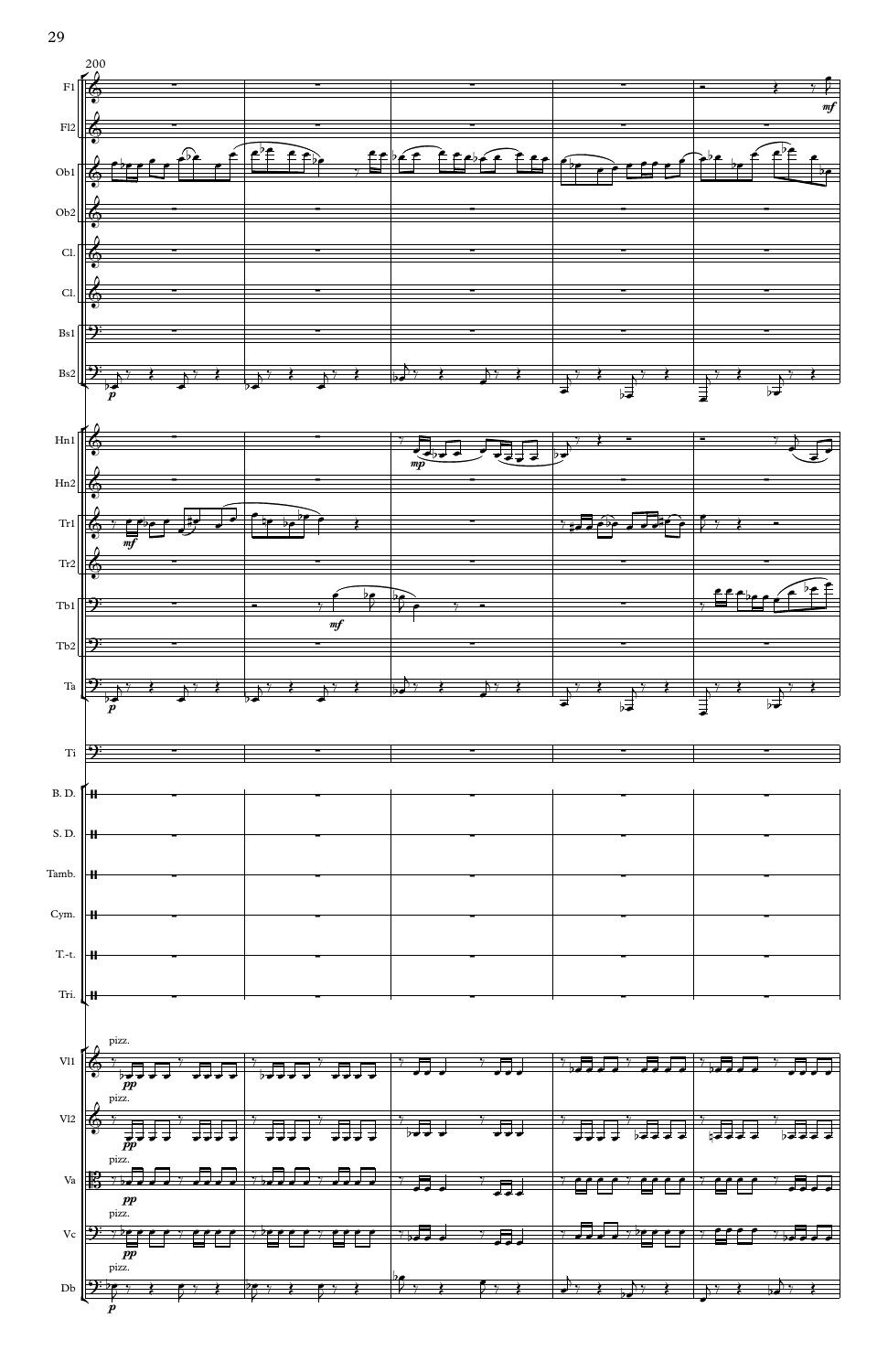![](_page_32_Figure_0.jpeg)

![](_page_32_Figure_2.jpeg)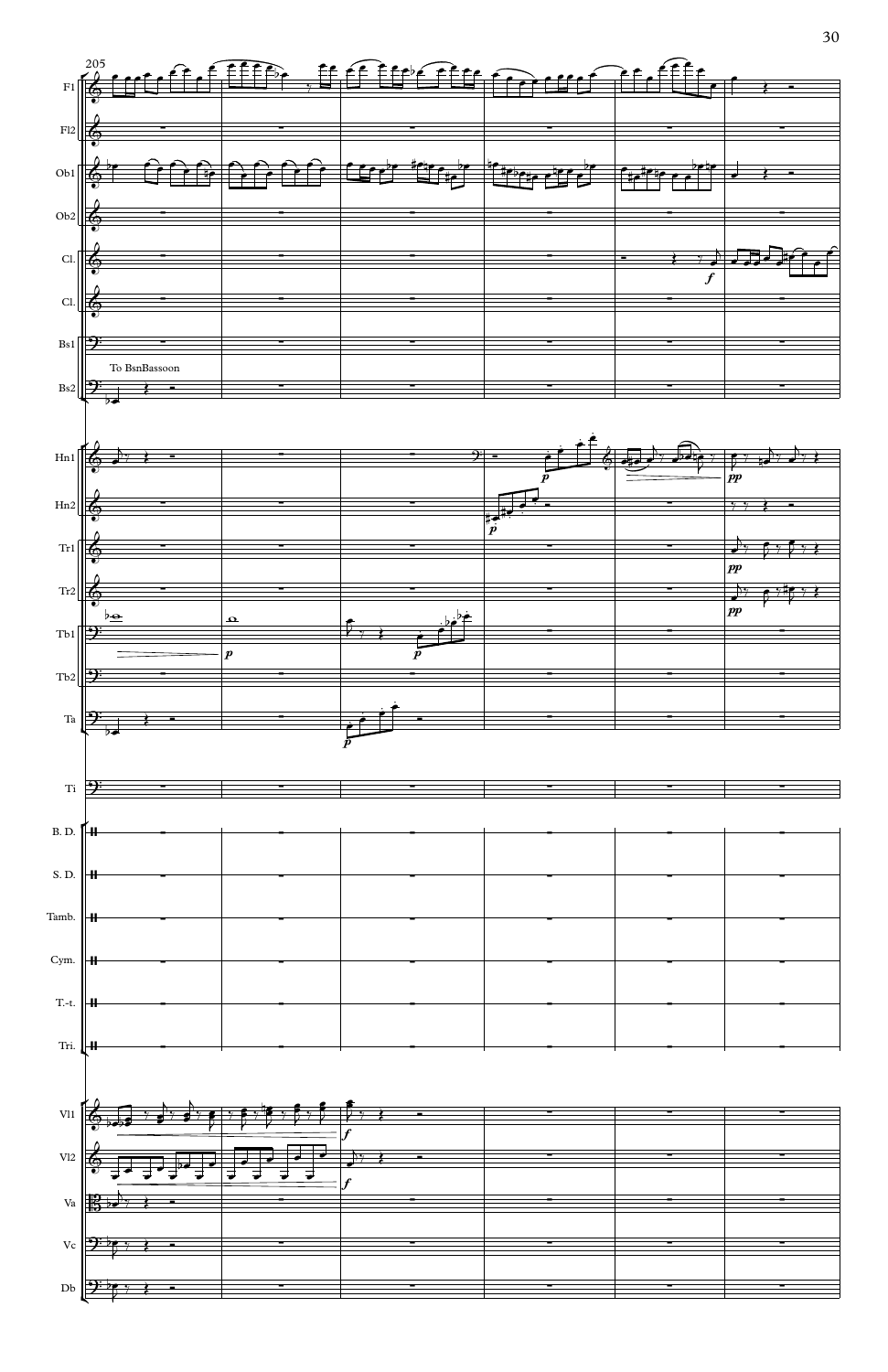![](_page_33_Figure_0.jpeg)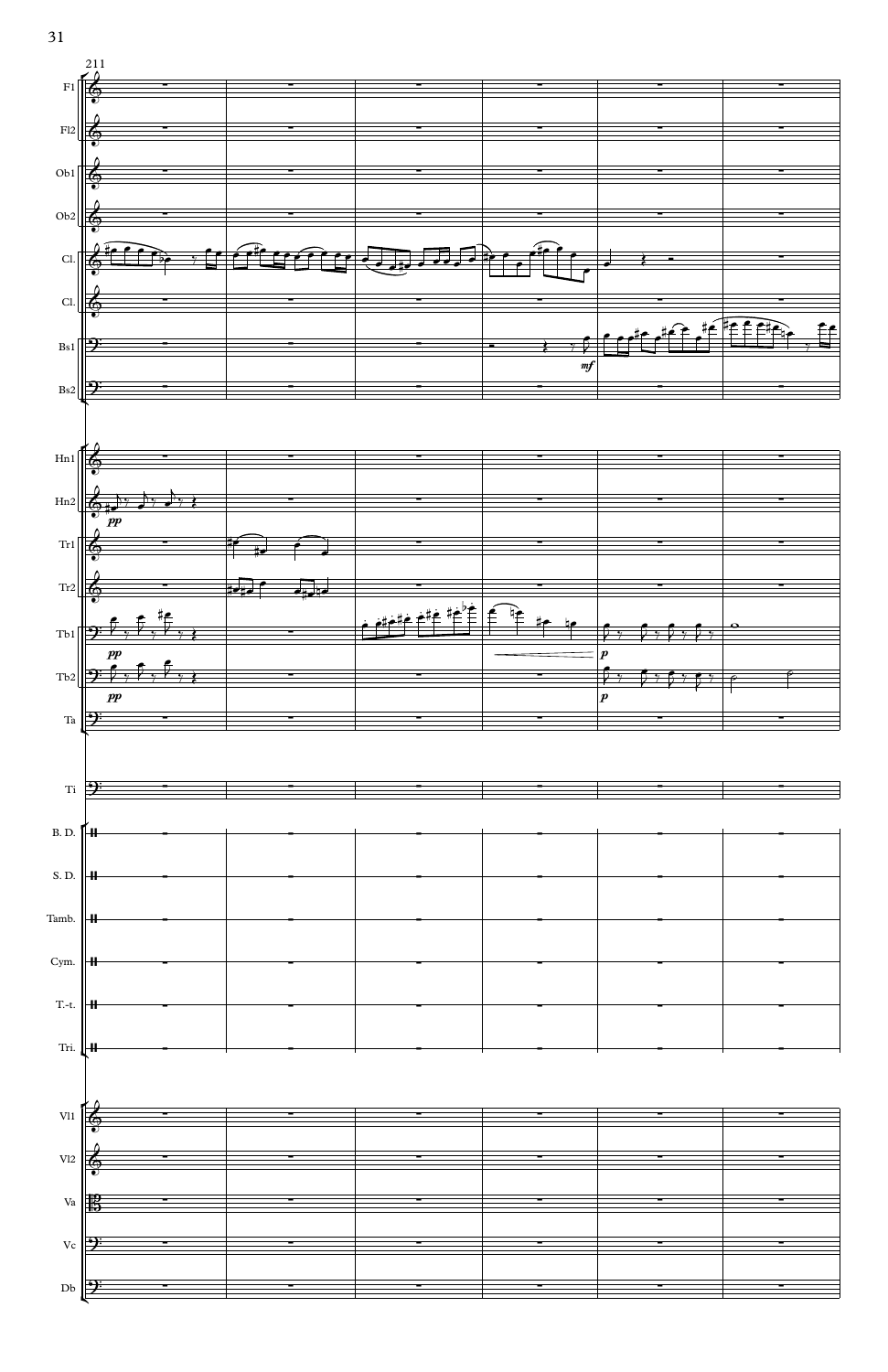![](_page_34_Figure_0.jpeg)

![](_page_34_Figure_1.jpeg)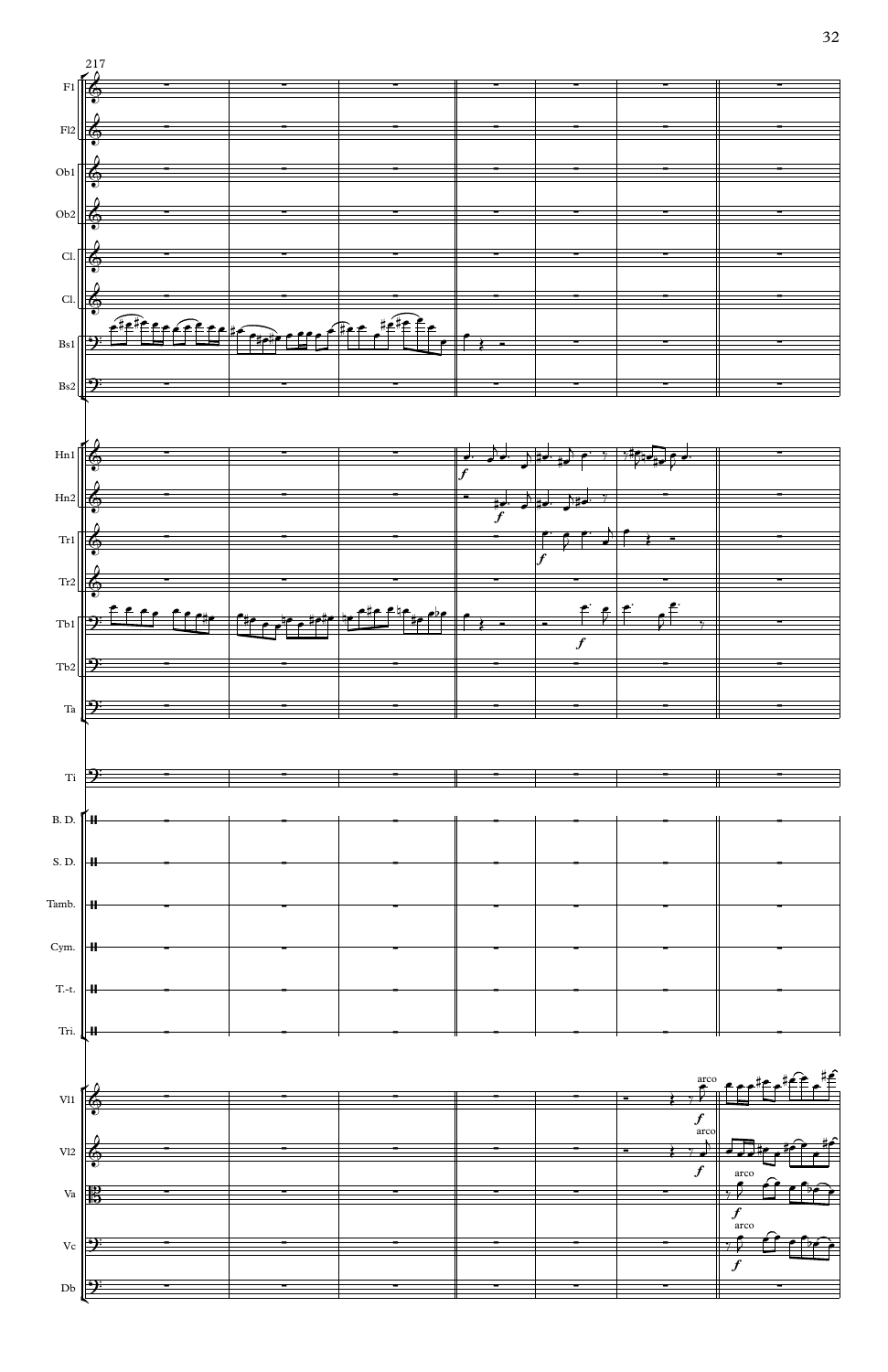![](_page_35_Figure_0.jpeg)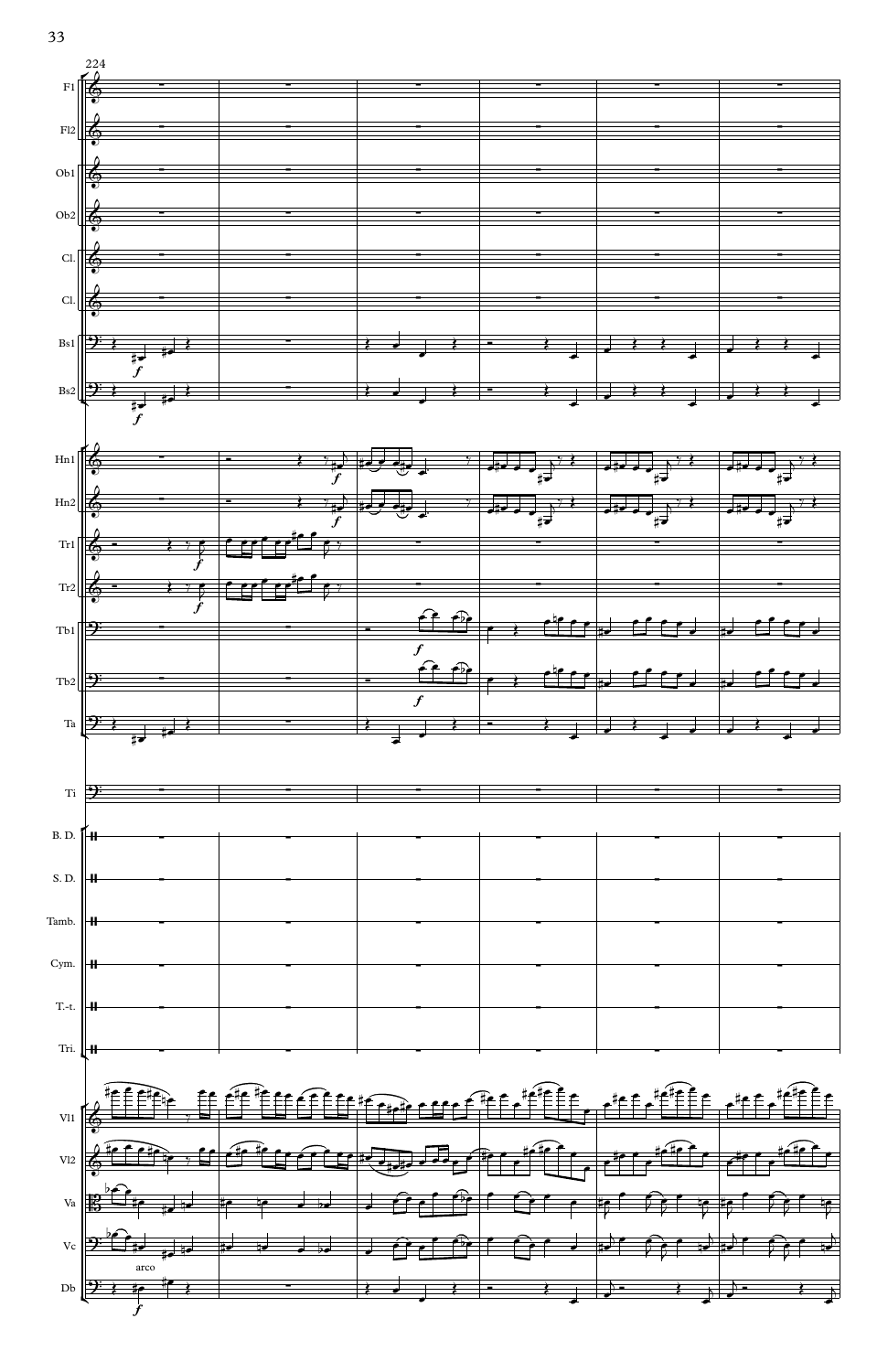![](_page_36_Figure_0.jpeg)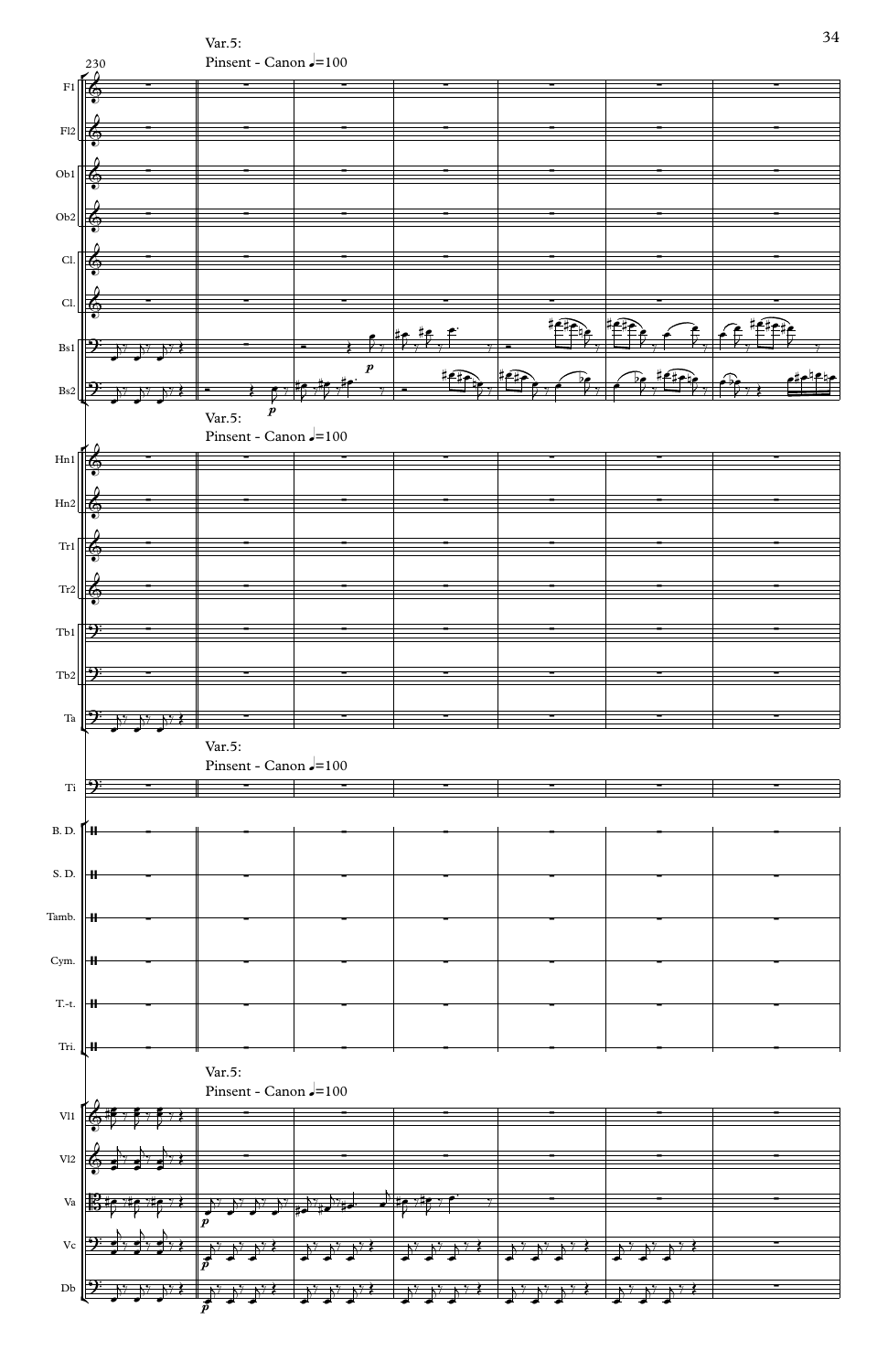![](_page_37_Figure_2.jpeg)

![](_page_37_Figure_0.jpeg)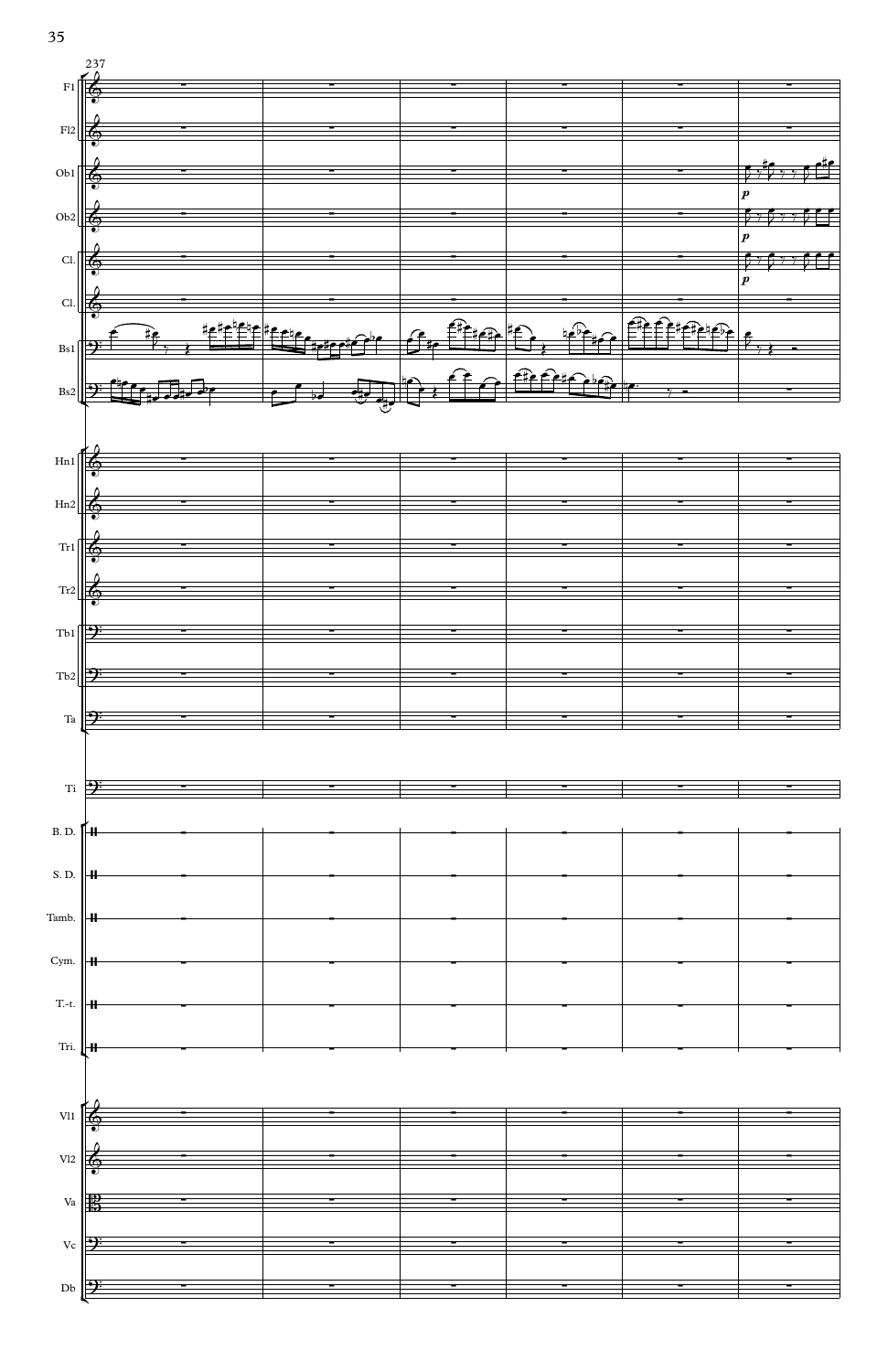![](_page_38_Figure_0.jpeg)

![](_page_38_Figure_1.jpeg)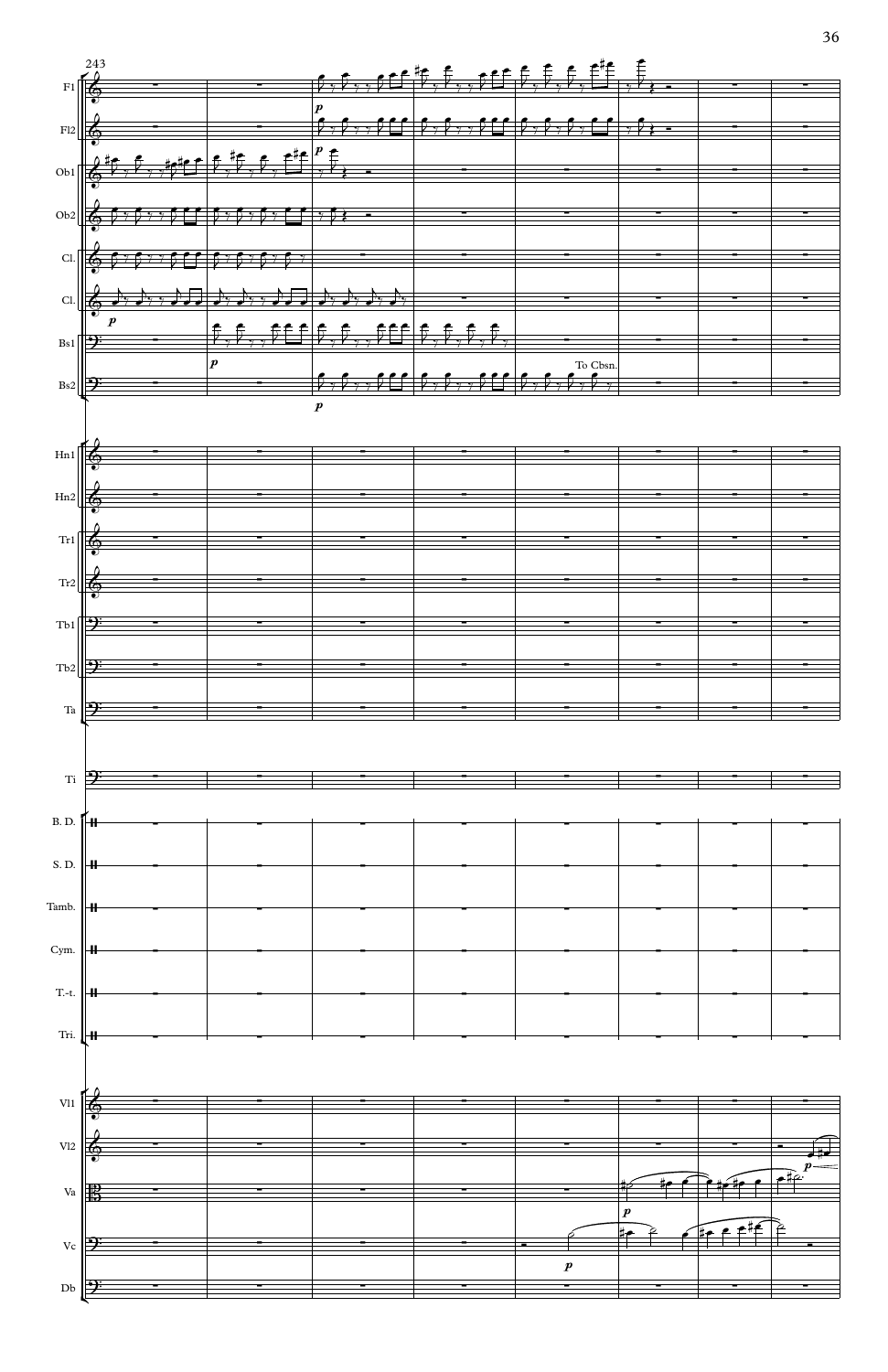![](_page_39_Figure_0.jpeg)

![](_page_39_Figure_2.jpeg)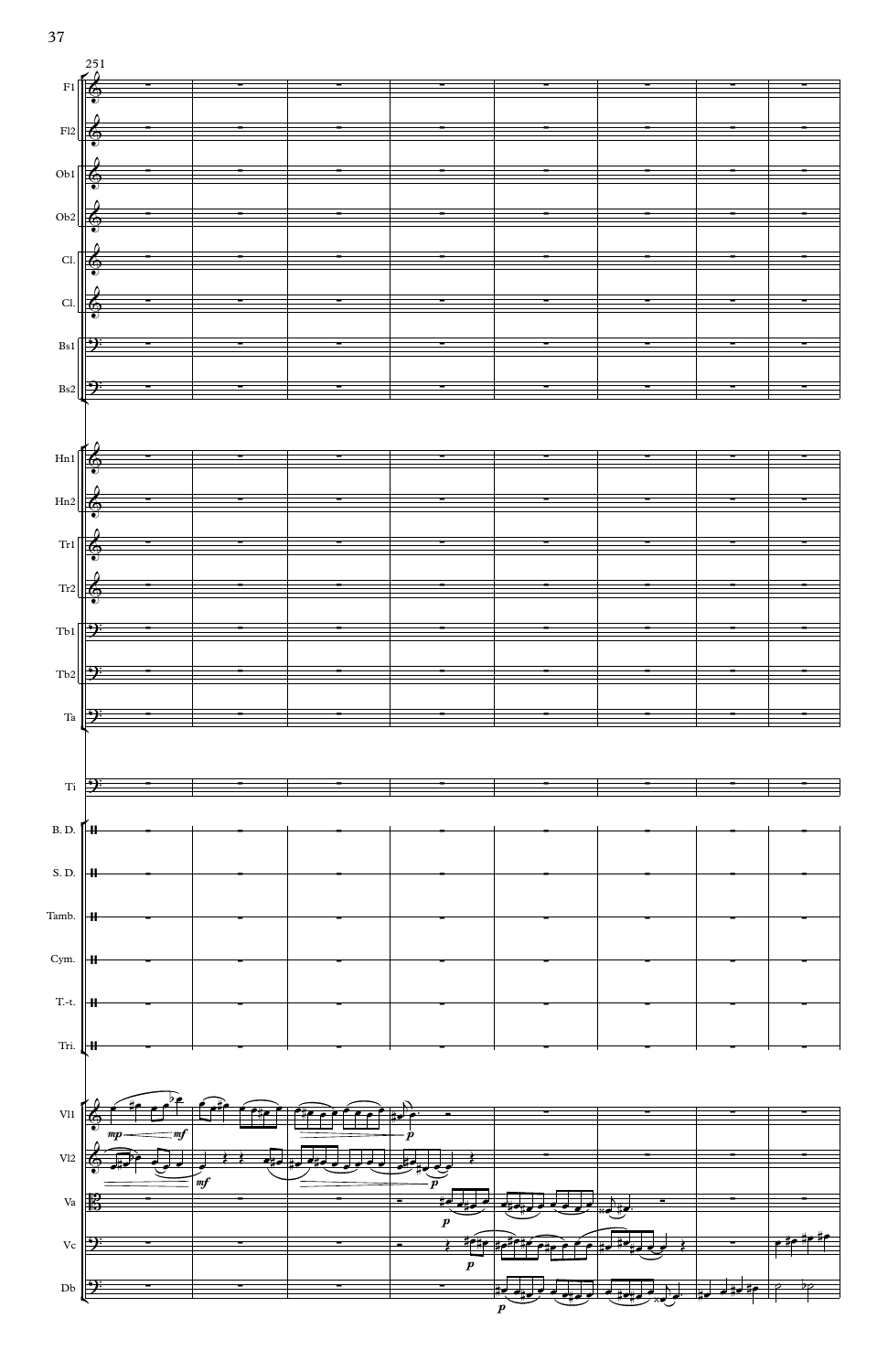![](_page_40_Figure_0.jpeg)

![](_page_40_Figure_2.jpeg)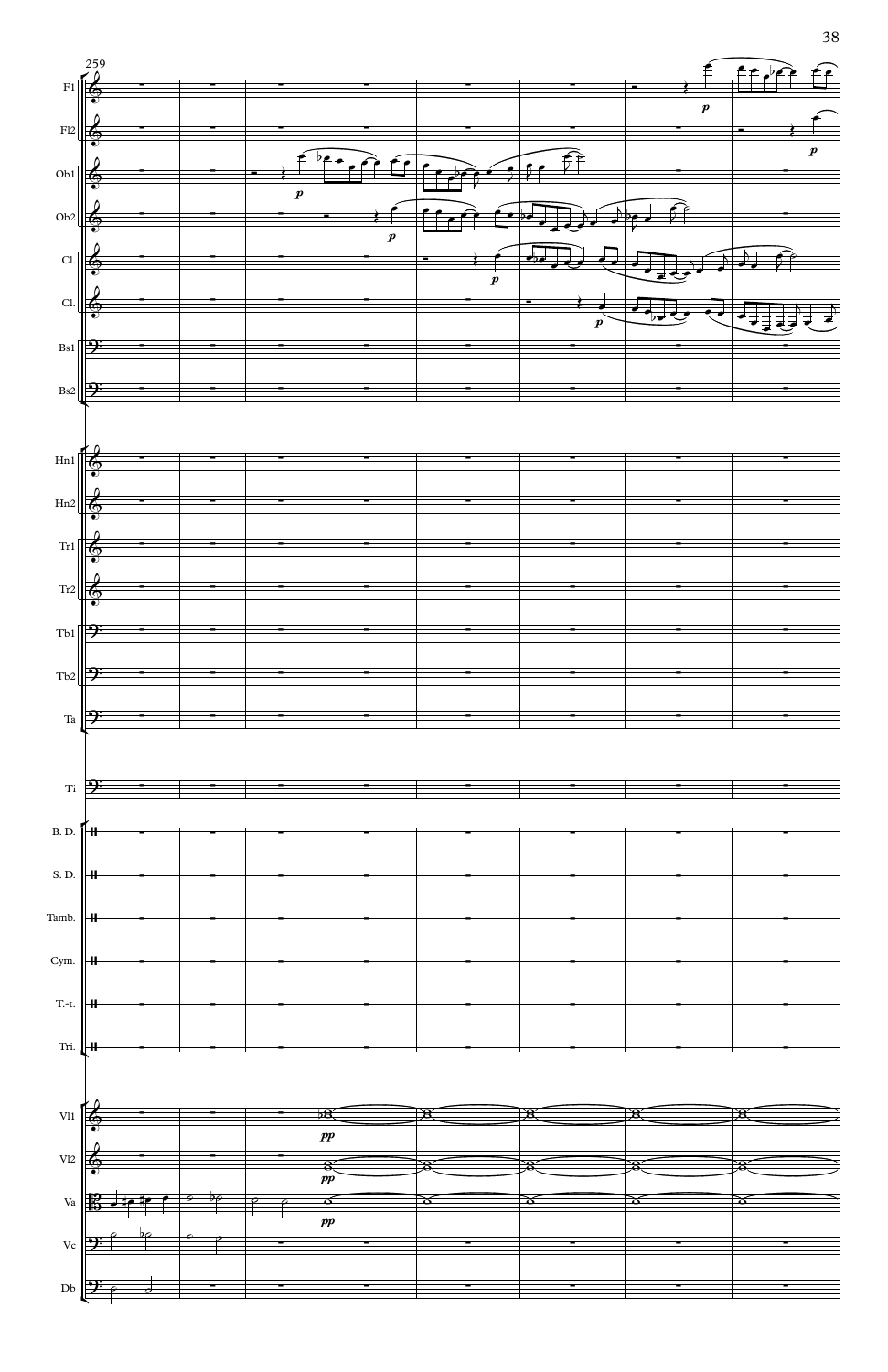![](_page_41_Figure_0.jpeg)

![](_page_41_Figure_2.jpeg)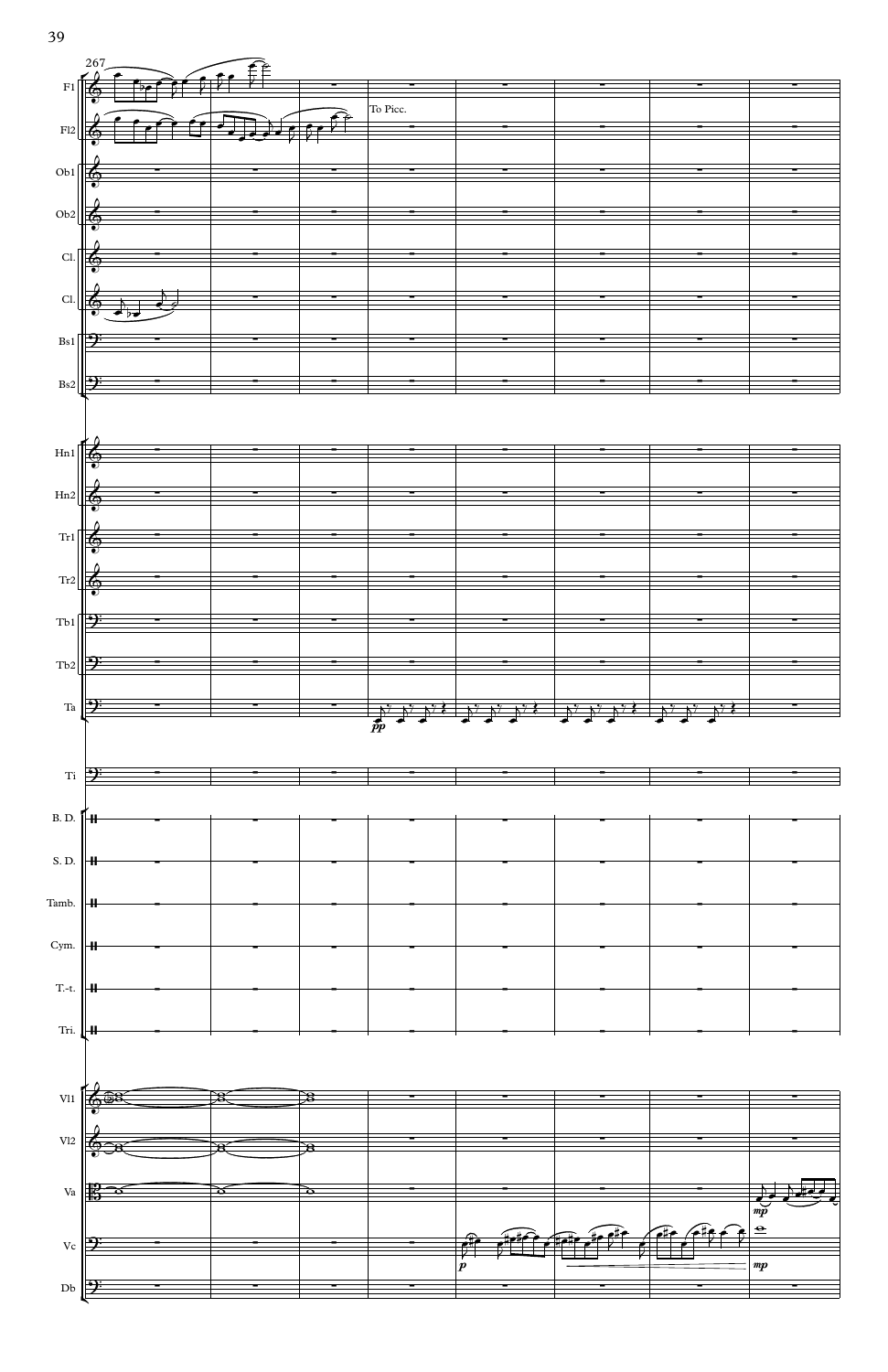![](_page_42_Figure_0.jpeg)

![](_page_42_Figure_2.jpeg)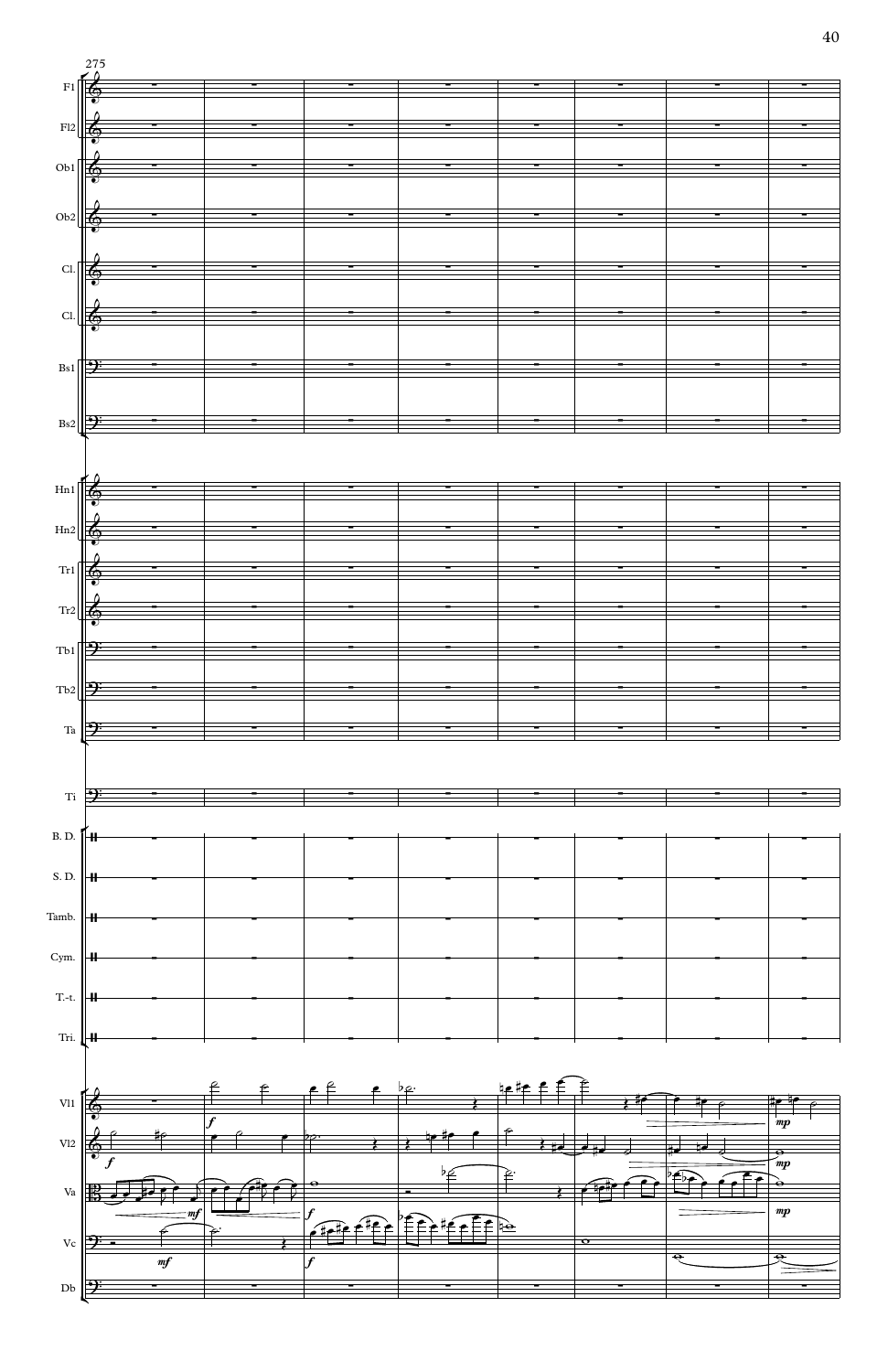![](_page_43_Figure_0.jpeg)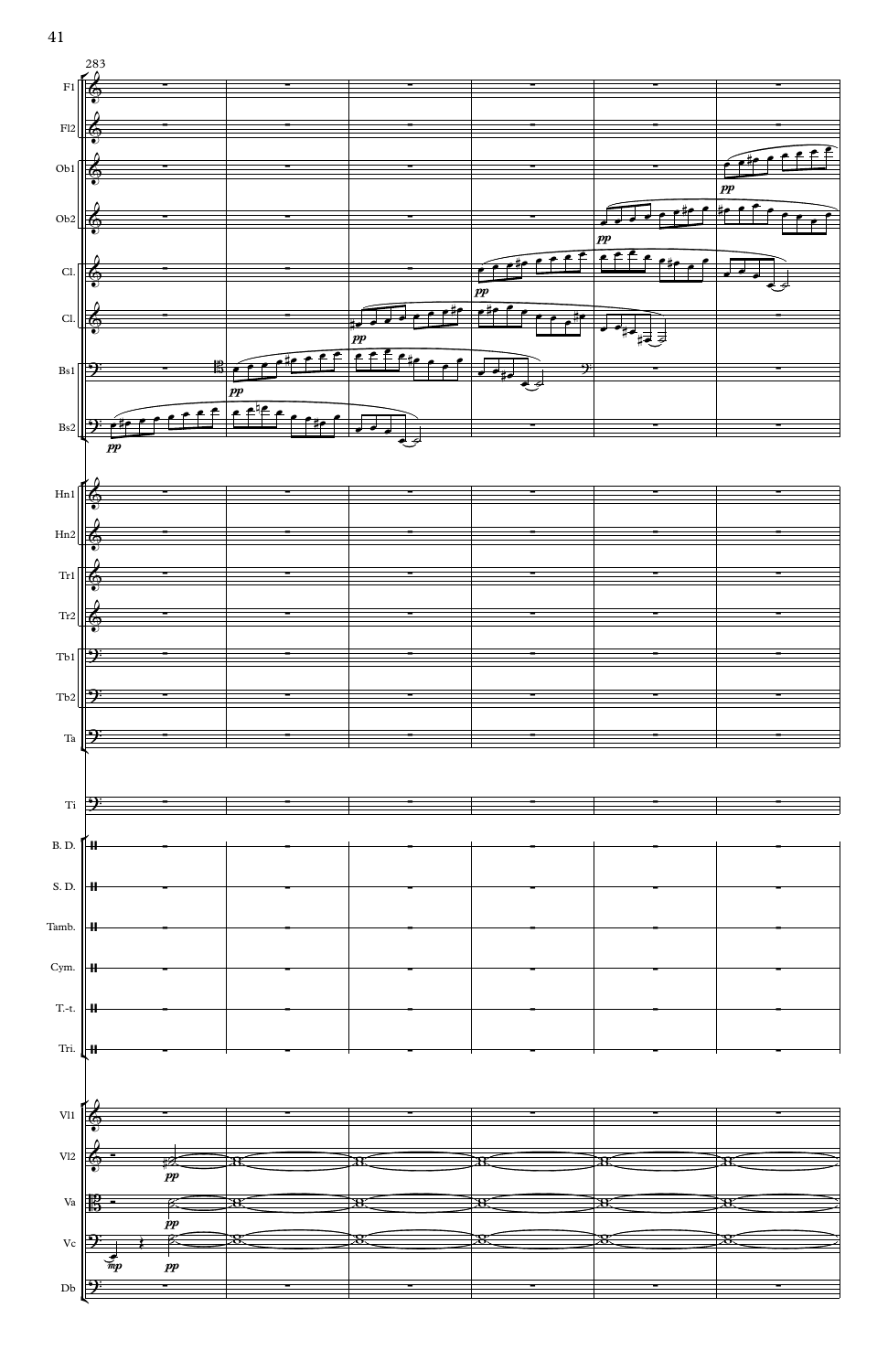![](_page_44_Figure_0.jpeg)

![](_page_44_Figure_2.jpeg)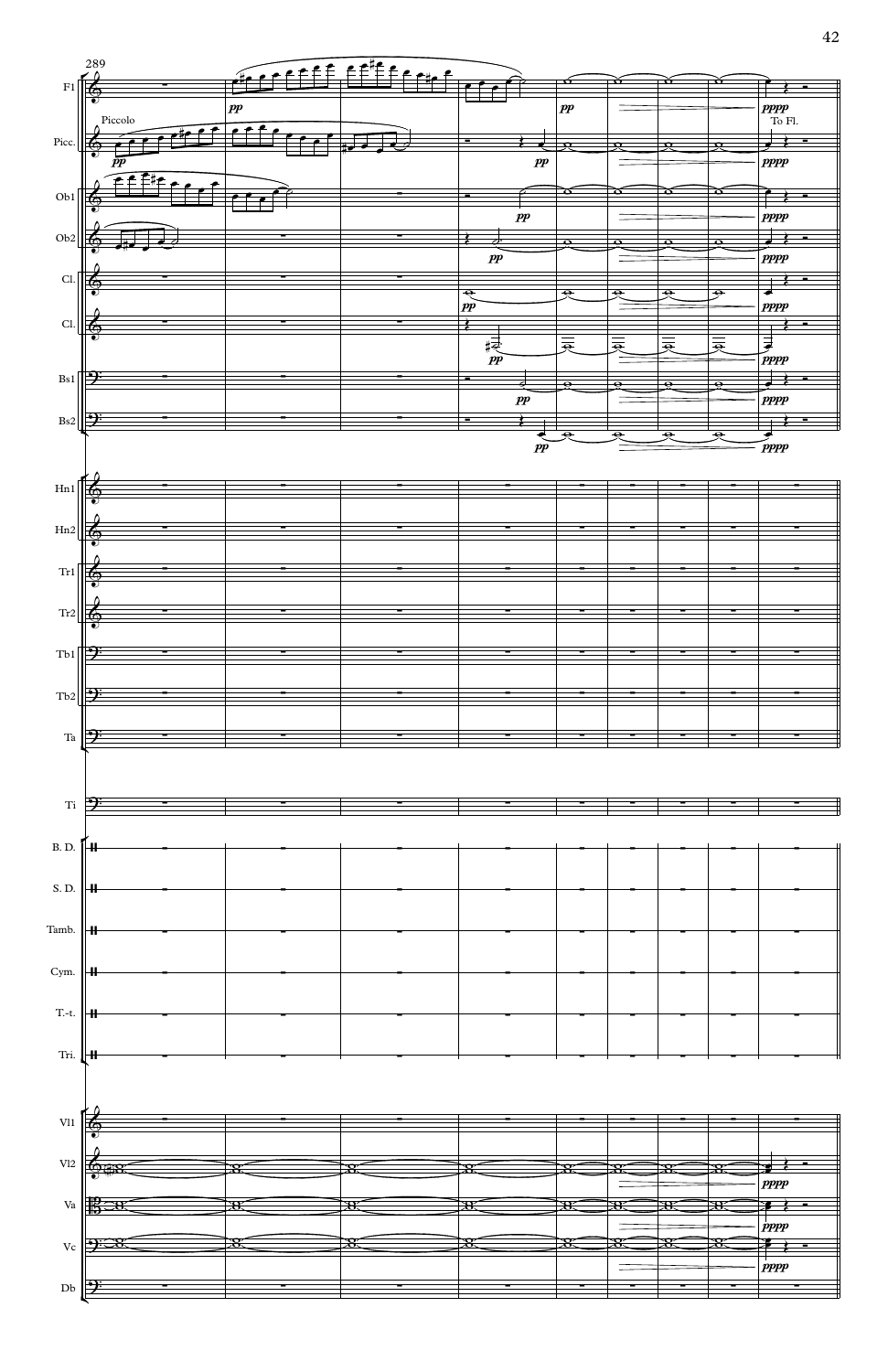![](_page_45_Figure_0.jpeg)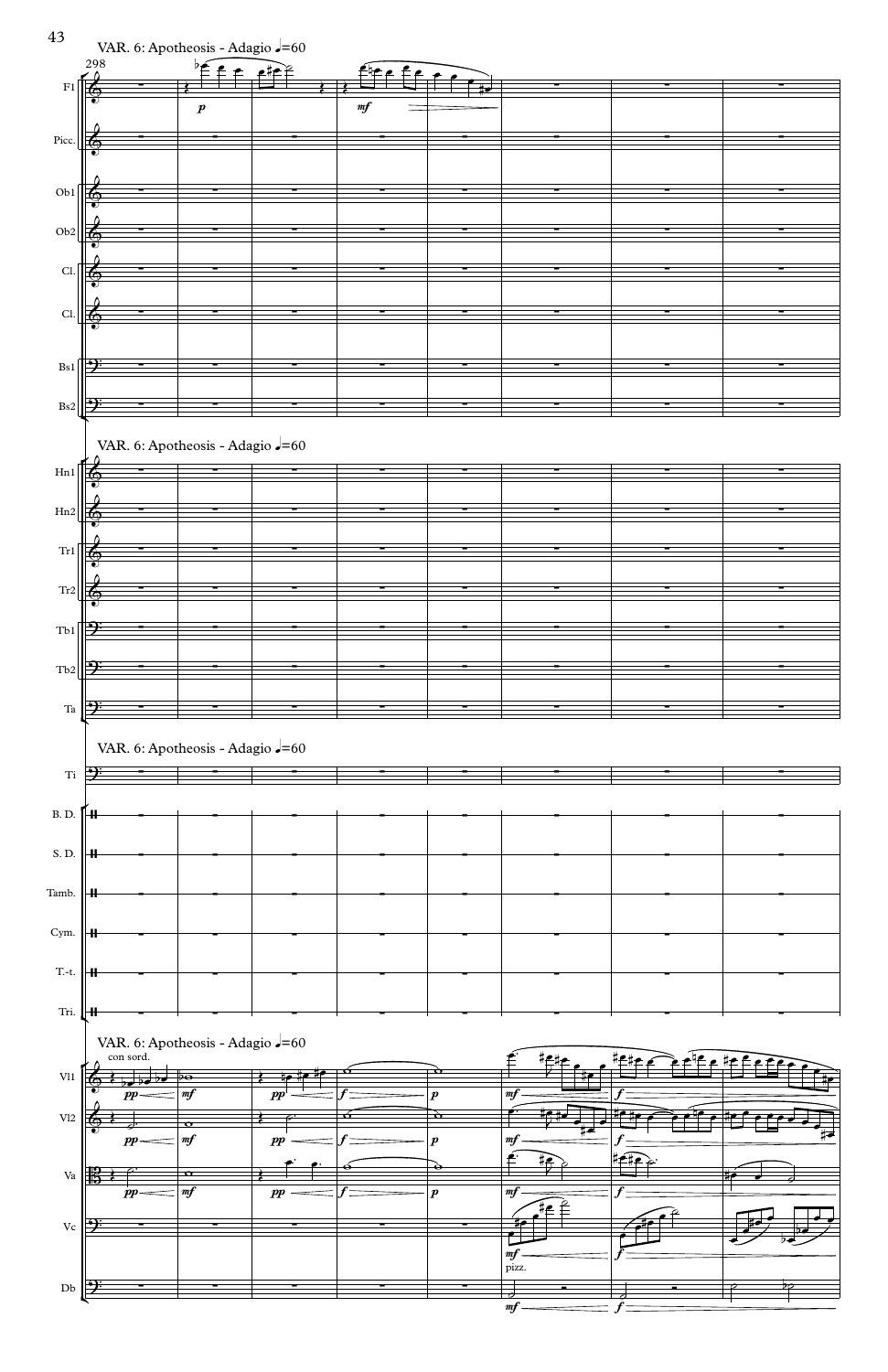![](_page_46_Figure_0.jpeg)

![](_page_46_Figure_1.jpeg)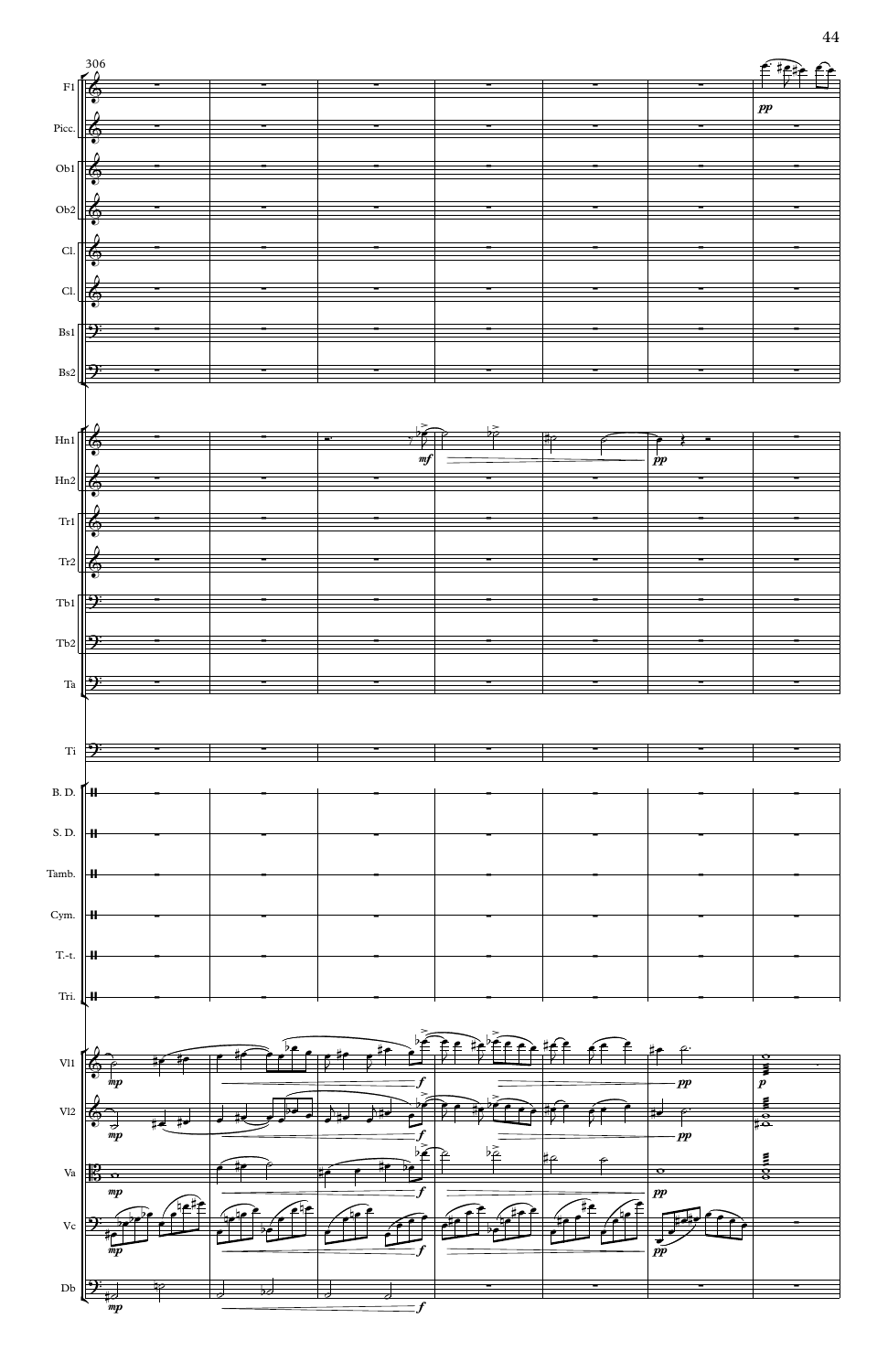![](_page_47_Figure_0.jpeg)

![](_page_47_Figure_1.jpeg)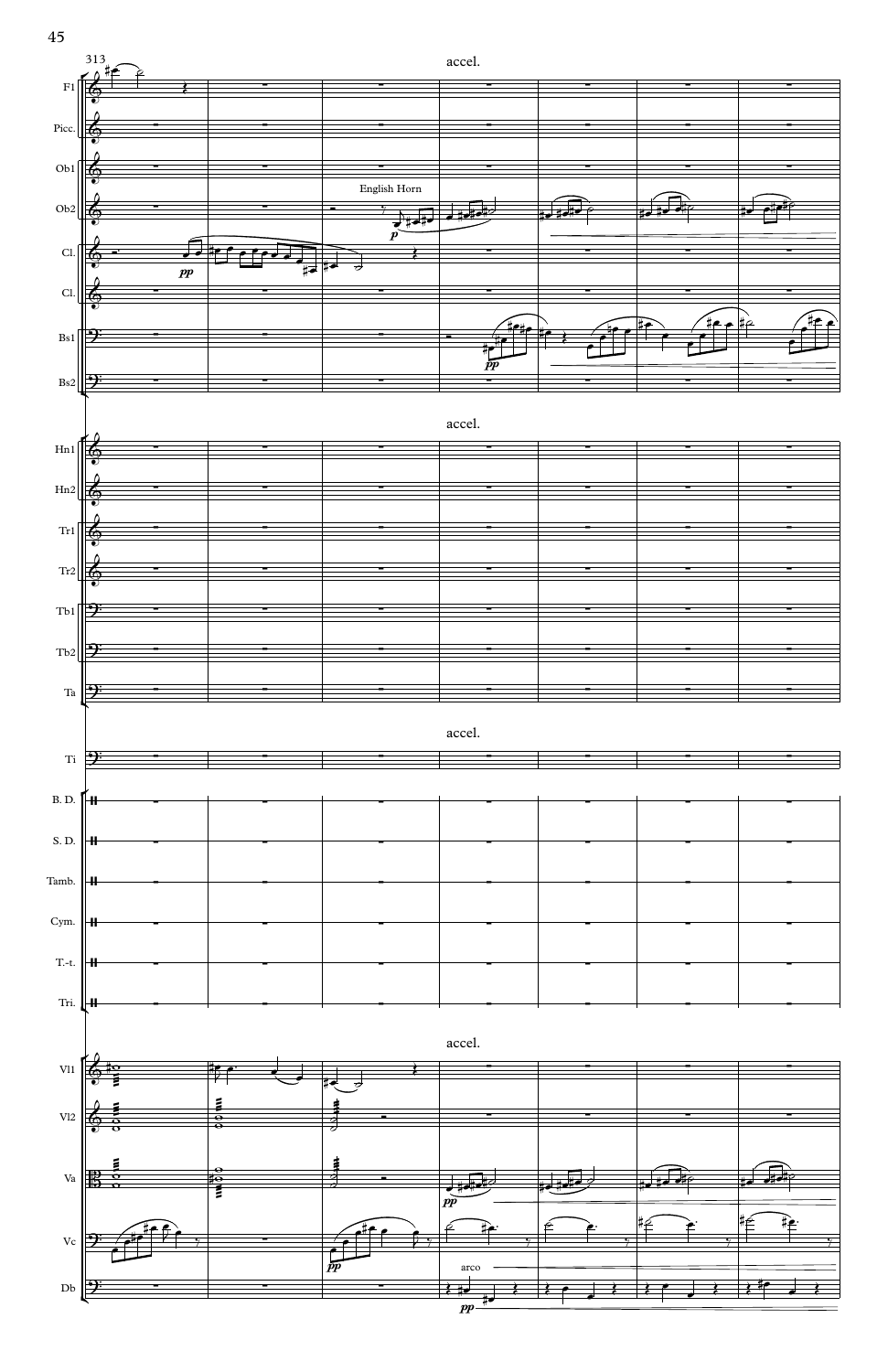![](_page_48_Figure_0.jpeg)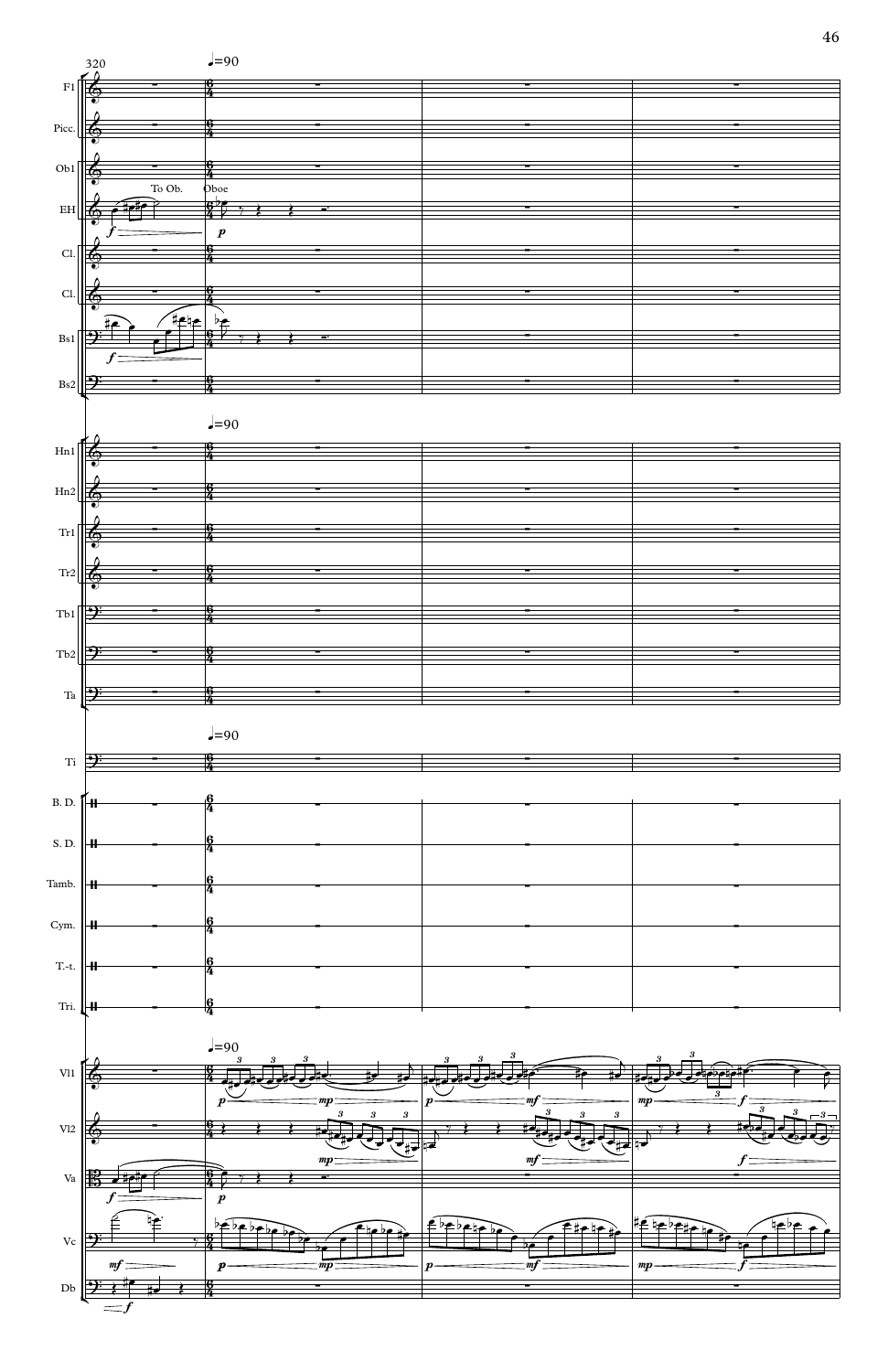![](_page_49_Figure_0.jpeg)

![](_page_49_Figure_2.jpeg)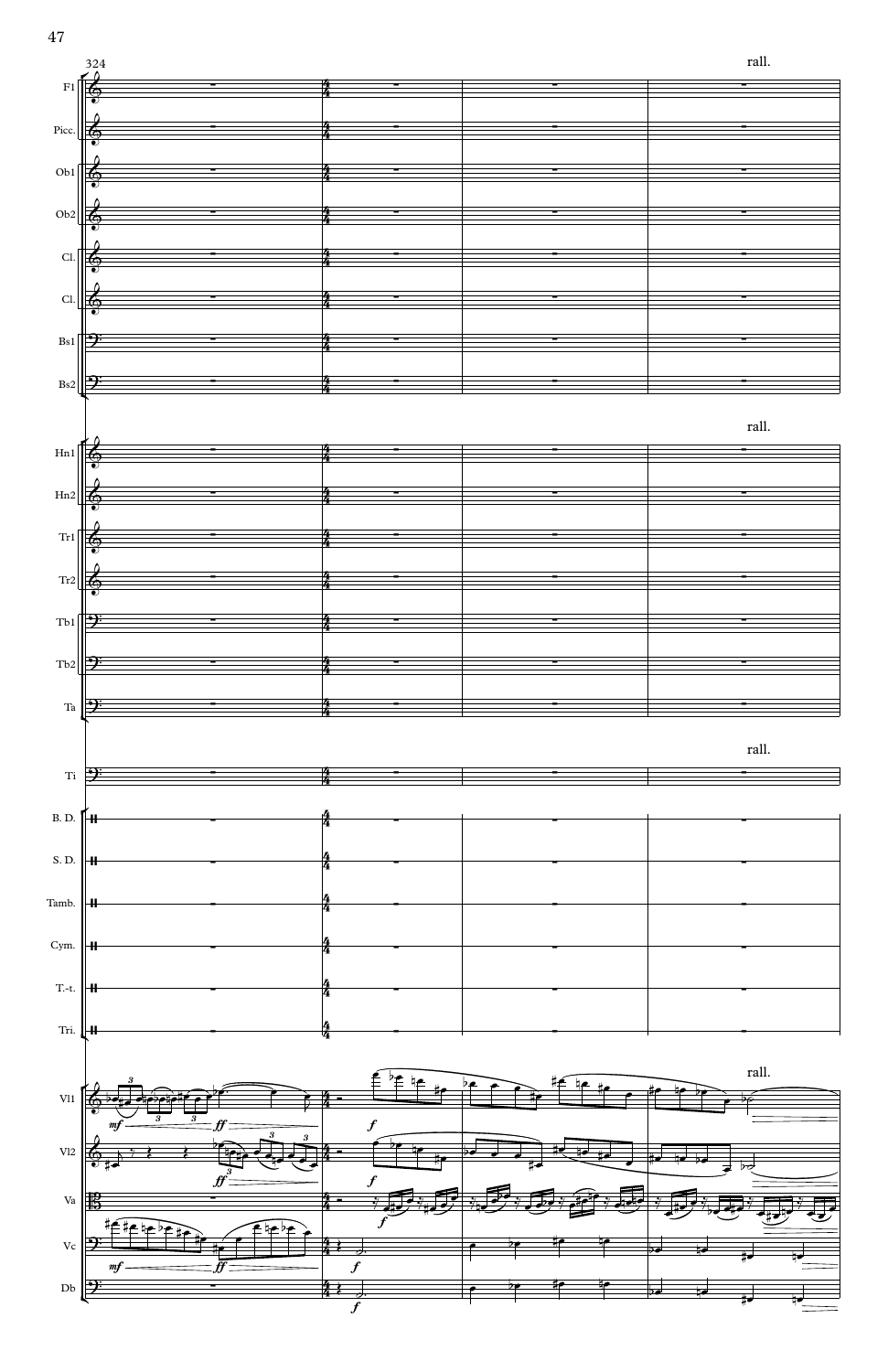![](_page_50_Figure_0.jpeg)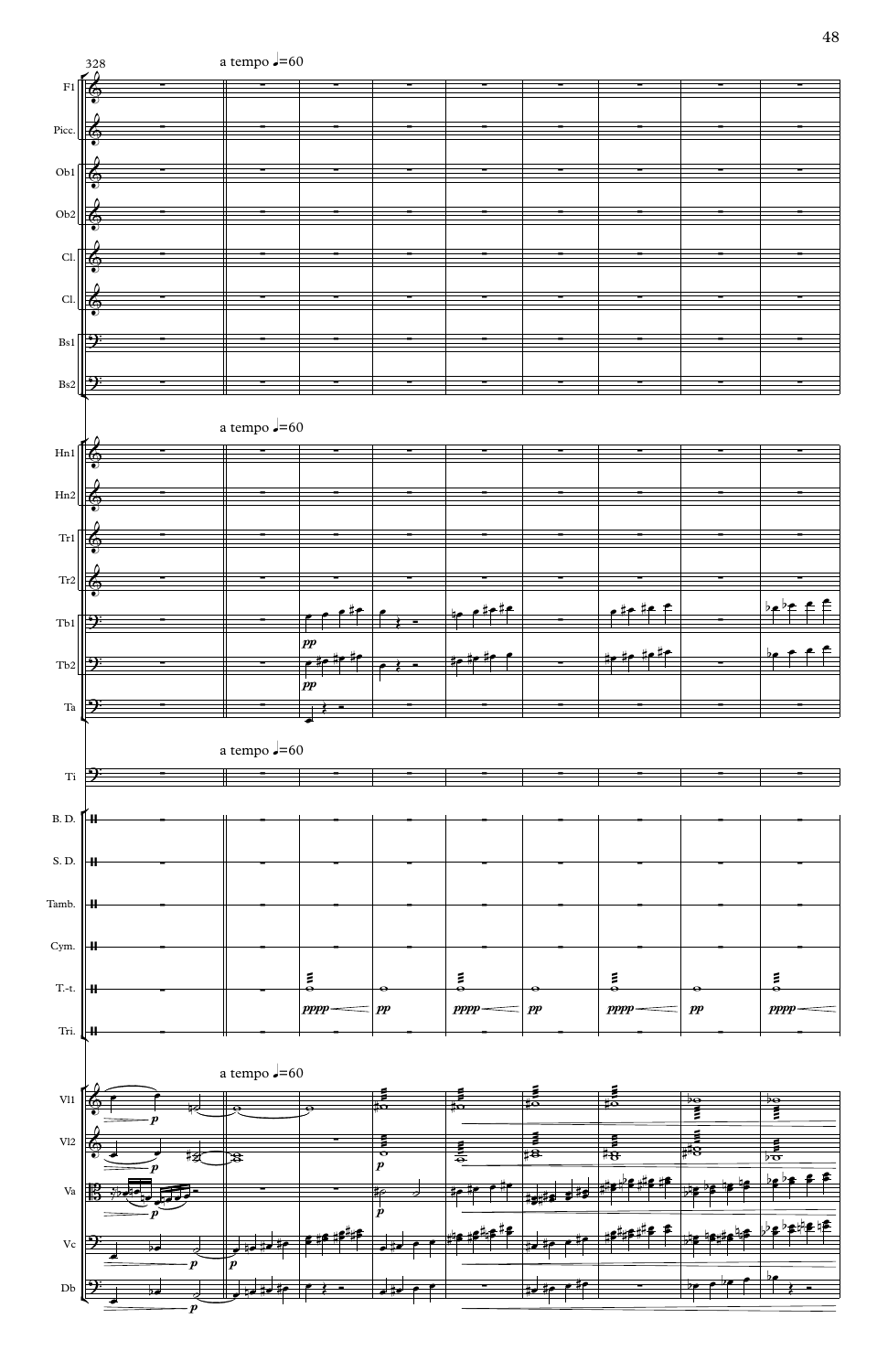![](_page_51_Figure_0.jpeg)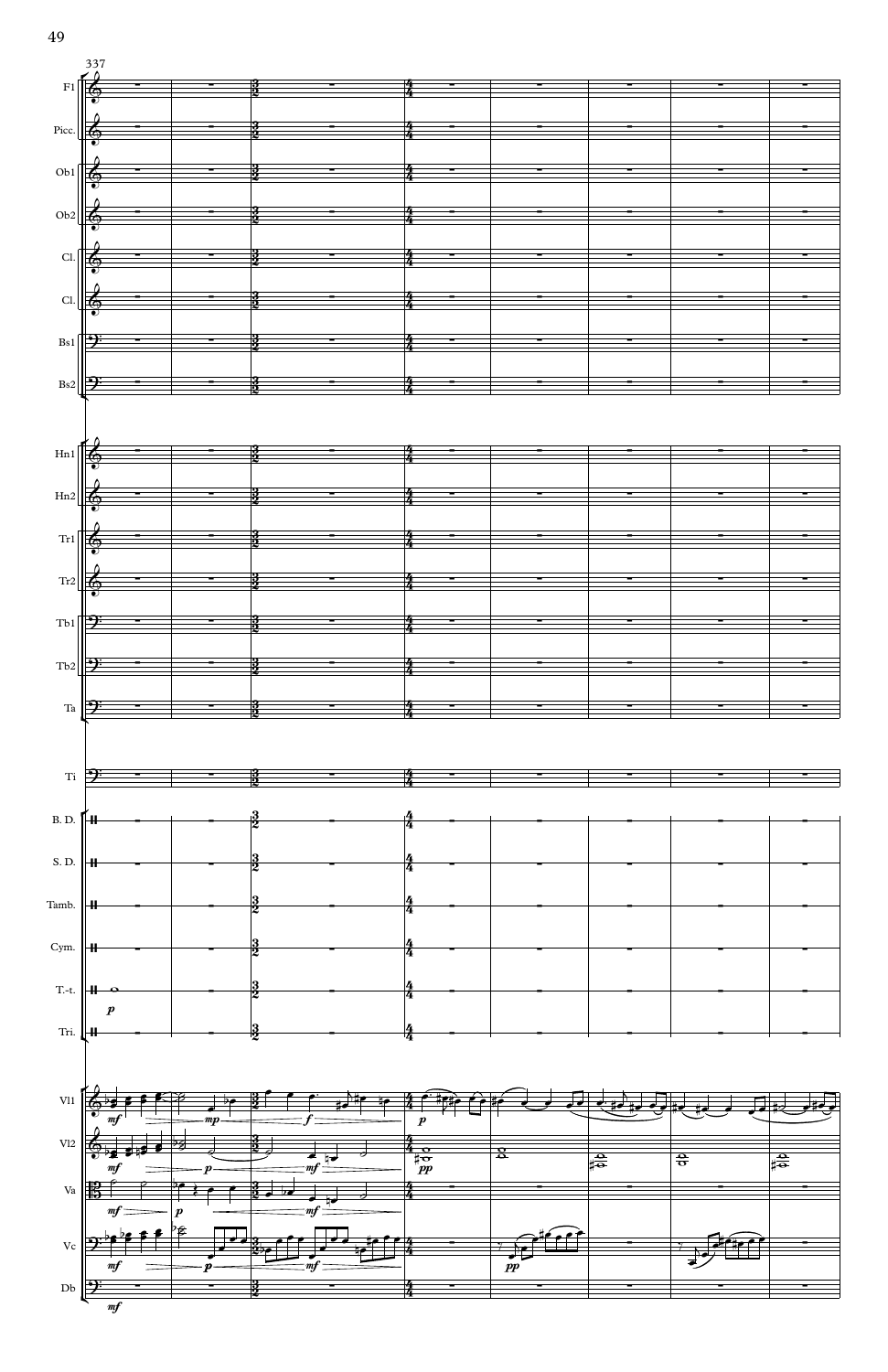![](_page_52_Figure_0.jpeg)

![](_page_52_Figure_2.jpeg)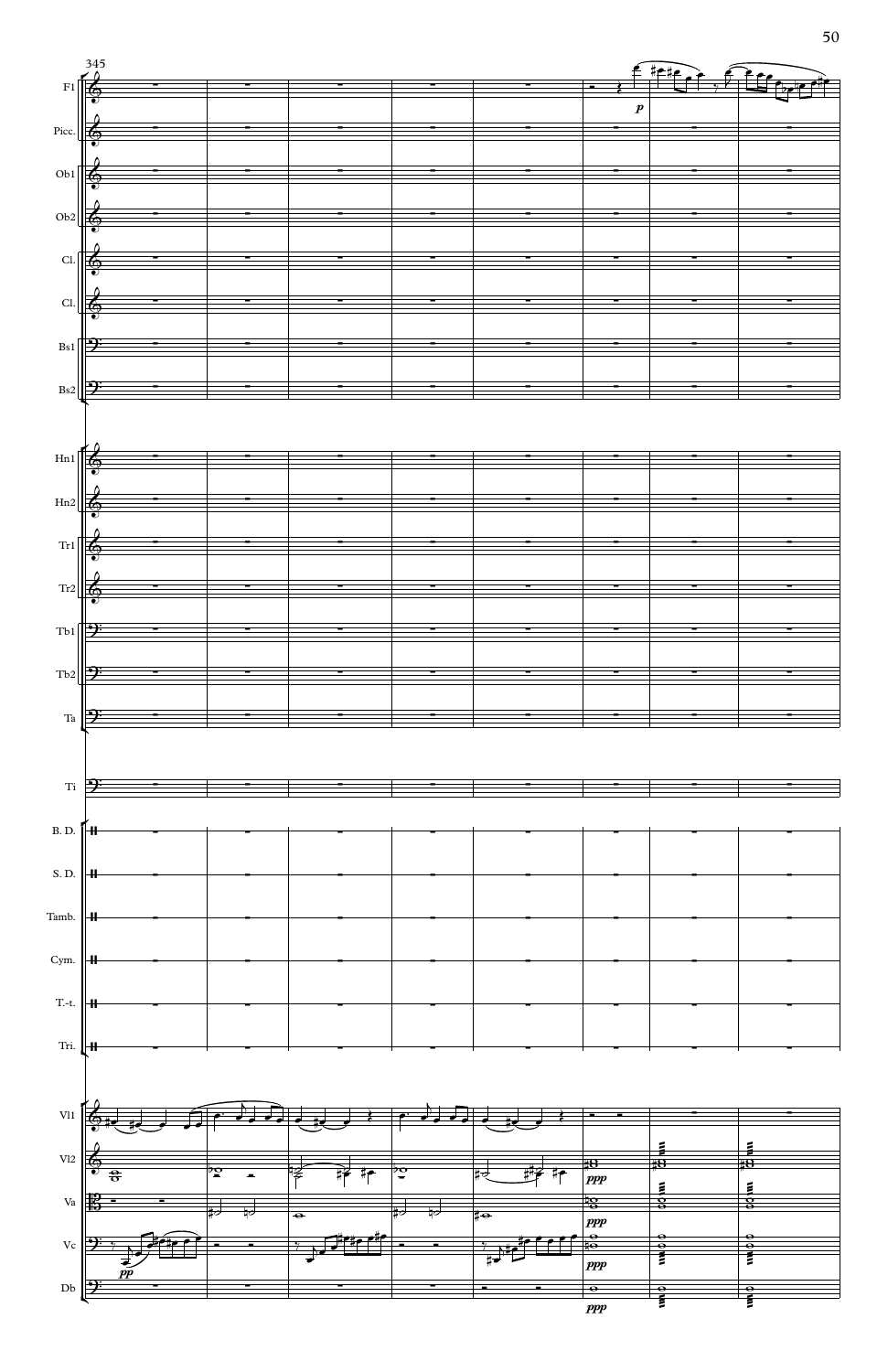![](_page_53_Figure_0.jpeg)